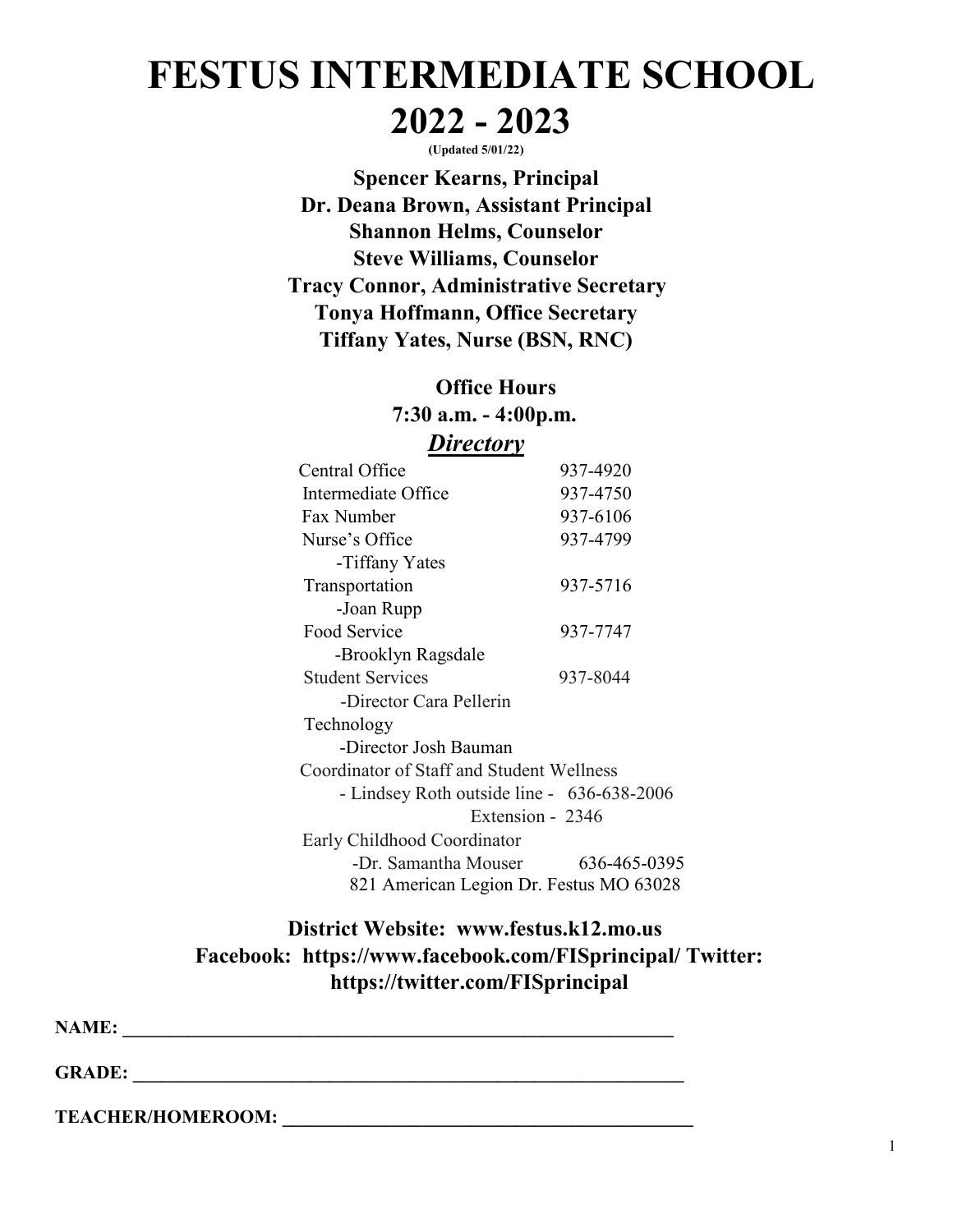# **Mission Statement**

**"Educating all children to meet tomorrow's challenges"** 

# **Festus R-VI School District Policy of Non-Discrimination**

It is the policy of the **Festus R-VI School District** not to discriminate on the basis of race, color, national origin, sex, disability, or age in its programs or employment practices as required by Title VI and VII of the Civil Rights Act of 1964, Title IX of the Education Amendments of 1972, Section 504 of the Rehabilitation Act of 1973, the Age Discrimination act of 1975 and Title II of the Americans with Disabilities Act of 1990.

Inquiries related to R-VI programs and to the location of District services, activities, and facilities that are accessible to and usable by person with disabilities may be directed to Dr. Lucas McKinnis, [mckinnislucas@festusedu.com,](mailto:mckinnislucas@festusedu.com) Assistant Superintendent of Teaching and Learning-Civil Rights Compliance *(Title VI/Title IX/Section 504/ADA/Age Act)*; 1500 Mid-Meadow Lane; Festus, MO 63028; Telephone 636-937-8044. Meadow Lane; Festus, MO 63028; Telephone 636-937-8044.

Inquiries related to R-VI employment practices may be directed to Mr. Jonathan Earnhart earnhartjonathan@festusedu.com the Roy Burnside Administrative Building; Festus R-VI School District; 1515 Mid-Meadow Lane; Festus, MO 63028; Attention: Mr. Earnhart, Assistant Superintendent Telephone 636-937-4920. E-mail: earnhartjonathan@festusedu.com.

Anyone attending meeting of the Festus R-VI Board of Education who requires auxiliary aids or services should request such services no later than 48 hours prior to the meeting by contacting:

| Dr. Nicki Ruess       | Festus R-VI Superintendent |
|-----------------------|----------------------------|
| 1515 Mid-Meadow Lane; | Festus, MO 63028           |
| Phone: 636-937-4920   | Fax: 636-937-8925          |

Inquiries or concerns regarding civil rights compliance may also be directed to the **Office for Civil Rights**, Kansas City Office, U.S. Department of Education, 8930 Ward Parkway; Suite 2037; Kansas City, MO 64114; Telephone: 816-823-1404; TDD: 877-521-2172

Additional information can be viewed at:

<http://policy.msbanet.org/festus/showpolicy.php?file=AC-C.FES>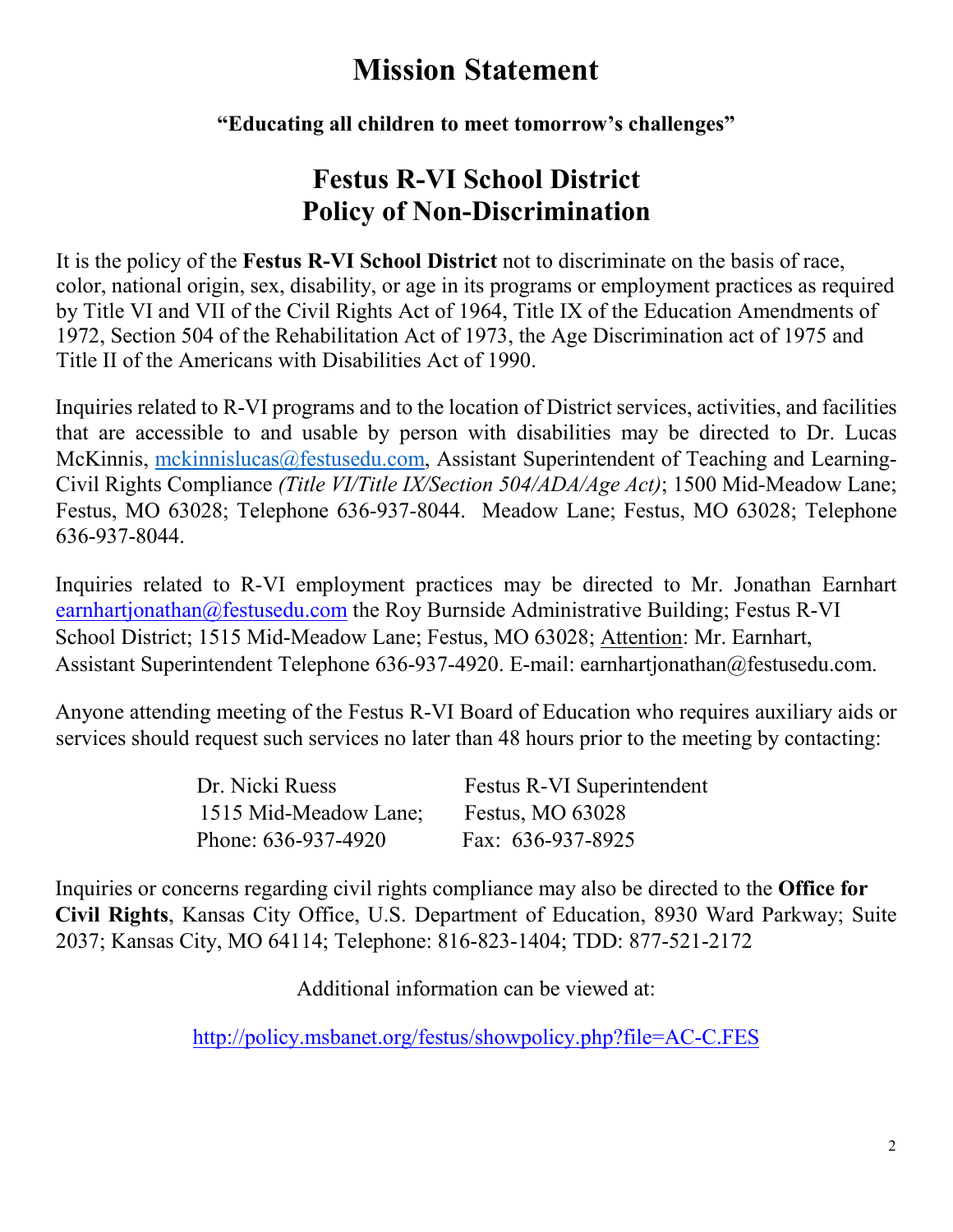# Table of Contents

| Topic                                                         | Page Number |  |  |
|---------------------------------------------------------------|-------------|--|--|
|                                                               |             |  |  |
| Academic Dishonesty: Cheating, Plagiarism, Forgery 5          |             |  |  |
|                                                               |             |  |  |
|                                                               |             |  |  |
|                                                               |             |  |  |
|                                                               |             |  |  |
|                                                               |             |  |  |
|                                                               |             |  |  |
|                                                               |             |  |  |
|                                                               |             |  |  |
|                                                               |             |  |  |
|                                                               |             |  |  |
|                                                               |             |  |  |
|                                                               |             |  |  |
|                                                               |             |  |  |
|                                                               |             |  |  |
|                                                               |             |  |  |
|                                                               |             |  |  |
|                                                               |             |  |  |
|                                                               |             |  |  |
|                                                               |             |  |  |
|                                                               |             |  |  |
|                                                               |             |  |  |
|                                                               |             |  |  |
| Food Services/Free and Reduced Meal Application Process 12-13 |             |  |  |
|                                                               |             |  |  |
| Golden Paw Character Education Program 13                     |             |  |  |
|                                                               |             |  |  |
|                                                               |             |  |  |
|                                                               |             |  |  |
|                                                               |             |  |  |
|                                                               |             |  |  |
|                                                               |             |  |  |
|                                                               |             |  |  |
|                                                               |             |  |  |
|                                                               |             |  |  |
|                                                               |             |  |  |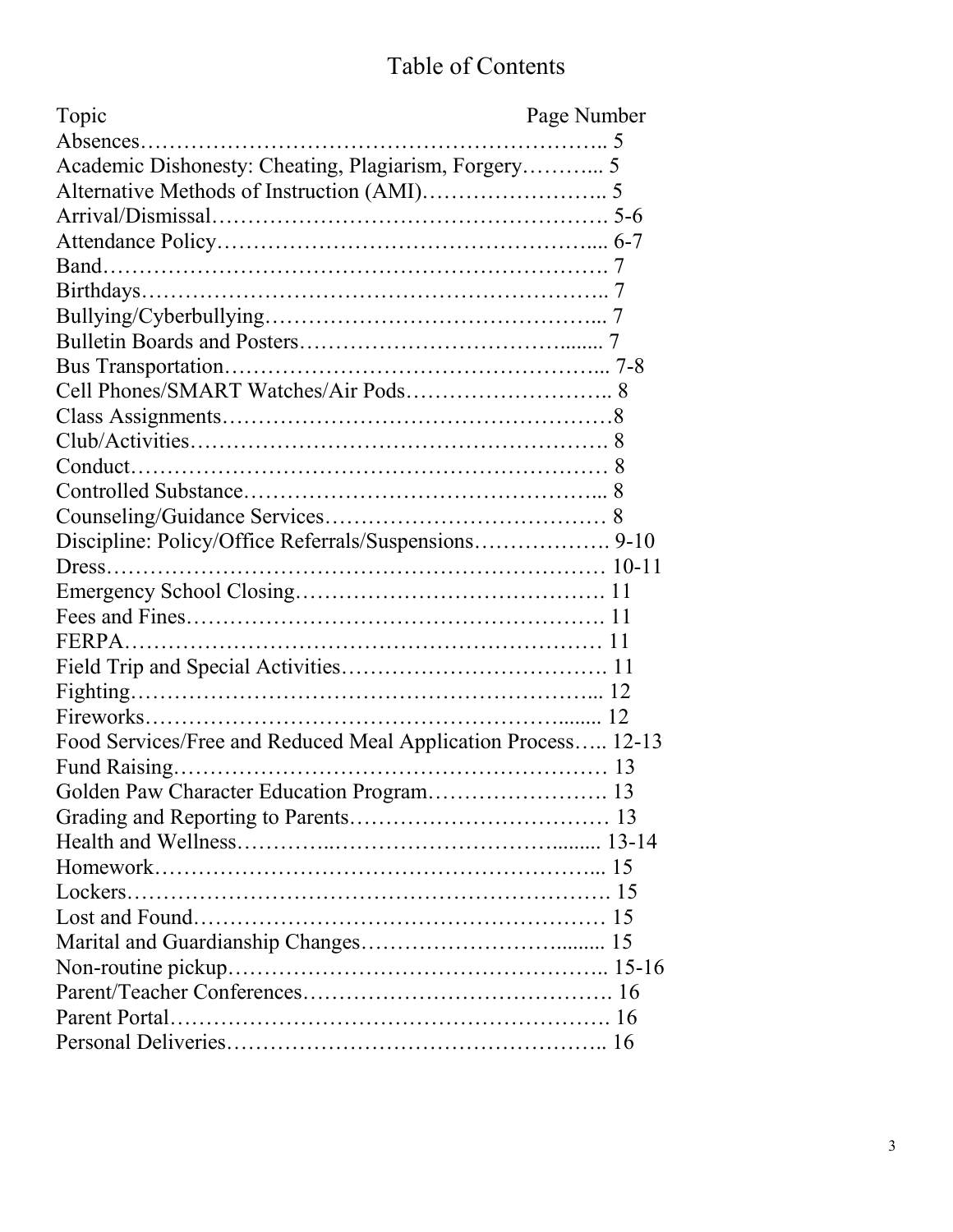# Table of Contents continued…

| Topic                                                 | Page Number |
|-------------------------------------------------------|-------------|
|                                                       |             |
|                                                       |             |
|                                                       |             |
|                                                       |             |
|                                                       |             |
|                                                       |             |
|                                                       |             |
|                                                       |             |
|                                                       |             |
| Students with Disabilities (Services and rights)17-18 |             |
|                                                       |             |
|                                                       |             |
|                                                       |             |
|                                                       |             |
|                                                       |             |
|                                                       |             |
|                                                       |             |
|                                                       |             |
|                                                       |             |
|                                                       |             |
|                                                       |             |
|                                                       |             |
|                                                       |             |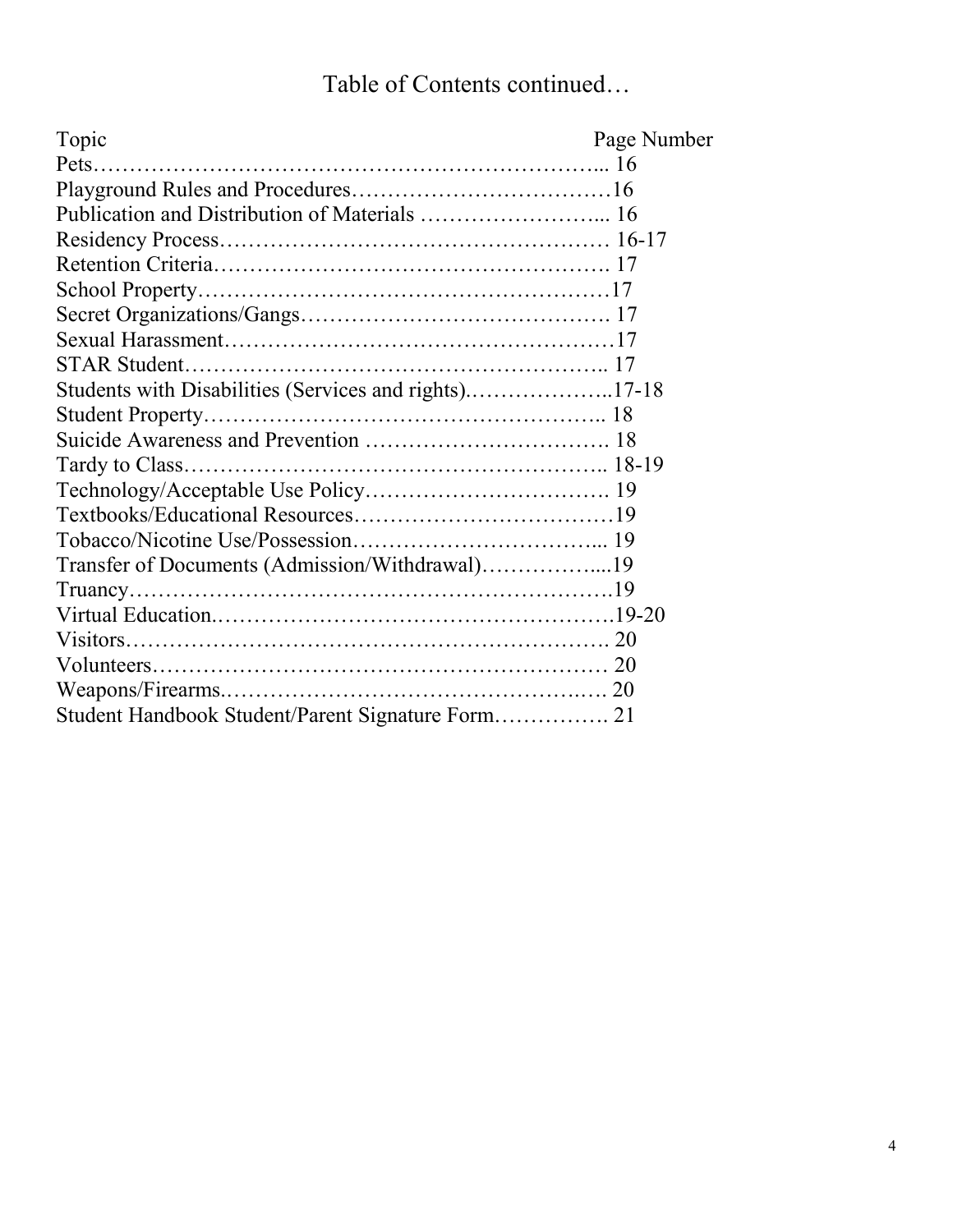#### **Administrative Rules and Regulations**

#### **Absences**

Following an absence from school, a student should come to the office for an admit slip to enter class. An admit slip must be presented to each teacher throughout the day. A child is considered absent if they are not present for any time period between 8:00 a.m. and 2:30 p.m. for 6th grade and 9:00 a.m. and 3:20 p.m. for 4th & 5th grade. Tardy times are 7:45 a.m. - 8:00 a.m. for 6th and 8:45 - 9:00 a.m. for 4th & 5th. If a student arrives after 8:00 (6<sup>th</sup>) or 9:00 (4<sup>th</sup>/5<sup>th</sup>) they will be considered "Late". If a student accumulates multiple "Lates" in a quarter, consequences may be administered. Please keep in mind time changes for "late start Wednesday."

**For the safety of your child, we ask that a parent call the school by 9:00 a.m. if your child is absent (937-4750).** All absences from school will require verification through a written note, doctor's excuse, or a phone call from the parent or guardian explaining the reason(s) for the absence. Absences will be considered excused absences with written documentation from a doctor, funeral notice, or pre-approved appointments. Failure of a parent to verify an absence will result in an unexcused absence. **Unexcused absences may have a negative impact on students' grades. It is the responsibility of the student to contact each of their teachers to make the necessary arrangements to complete the work missed**. **Teachers will allow missed assignments to be made up in a reasonable period of time – students will have one school day for each day missed to complete and turn in the assignment. Example: If a student misses on a Thursday and Friday and returns on Monday, they would have Monday and Tuesday to complete the assignments. The "turn in" day would be on Wednesday.** 

If your child is absent and you would like to request homework, **you must call the office before 9:00 a.m. If a request for work is submitted, the expectation is the work will be picked up between 3:00 and 4:00 p.m.** \*Some teachers may have assignments posted in Google Classroom as well.

#### **Academic Dishonesty (Includes Cheating, Plagiarism, and Forgery)**

Plagiarism is copying or using the thoughts of another as your own without giving credit. Plagiarism is also considered cheating. Students are expected to generate original work with effort at all times. Students are considered to be cheating when they copy the work of another person or seek verbal, written or electronic assistance that has not been approved by the teacher when completing work for a class. This includes sharing or using another's password for online assessments. If a student is caught cheating, they may receive a "zero" for the work done (This includes the student(s) who provided the information). In addition, the teacher will notify the student's parent or guardian and possible referral to the office. Students will refrain from signing any other parents or guardians signature; including permission slips, discipline notices, mid-terms, etc. Refer to the Festus R-VI School District Board Policy JG-R.

#### **Alternative Method of Instruction**

The Festus R-6 School District will use Alternative Methods of Instruction (AMI) on days when the district closes school due to exceptional or emergency circumstances (which would include but not limited to: inclement weather days, utility outages, or an outbreak of contagious disease). When the district uses an AMI day, students are expected to complete activities and assignments at home rather than making up instructional days in the classroom. This reduces the need to add instructional days onto the end of the school year.

# **Arrival/Dismissal**

7:45 a.m. to 2:30 p.m. **Students should not arrive before 7:15 a.m.**  4th& 5th grade 8:45 a.m. to 3:20 p.m. **Students should not arrive before 8:15 a.m.**   *We cannot guarantee supervision of students before this time.*   **\*\*Wednesdays start one hour later\*\* \*\*Students are released at regular times\*\***

- All students being transported to school in the morning by private vehicle should be dropped off in the front of the building and wait in the lobby until school begins**.** *Please refrain from making illegal U-turns in front of the building, and use the Elementary circle drive when available.*
- 6th graders being picked up at the end of the day (2:30) may go directly to their parents/guardians car in the front of the Intermediate building.
- 4th and 5th graders will be dismissed at 3:20 p.m. in the back of the building. When you come to pick up in the back, please enter through the high school parking lot on Westwind Drive. Off of Westwind Drive, you will drive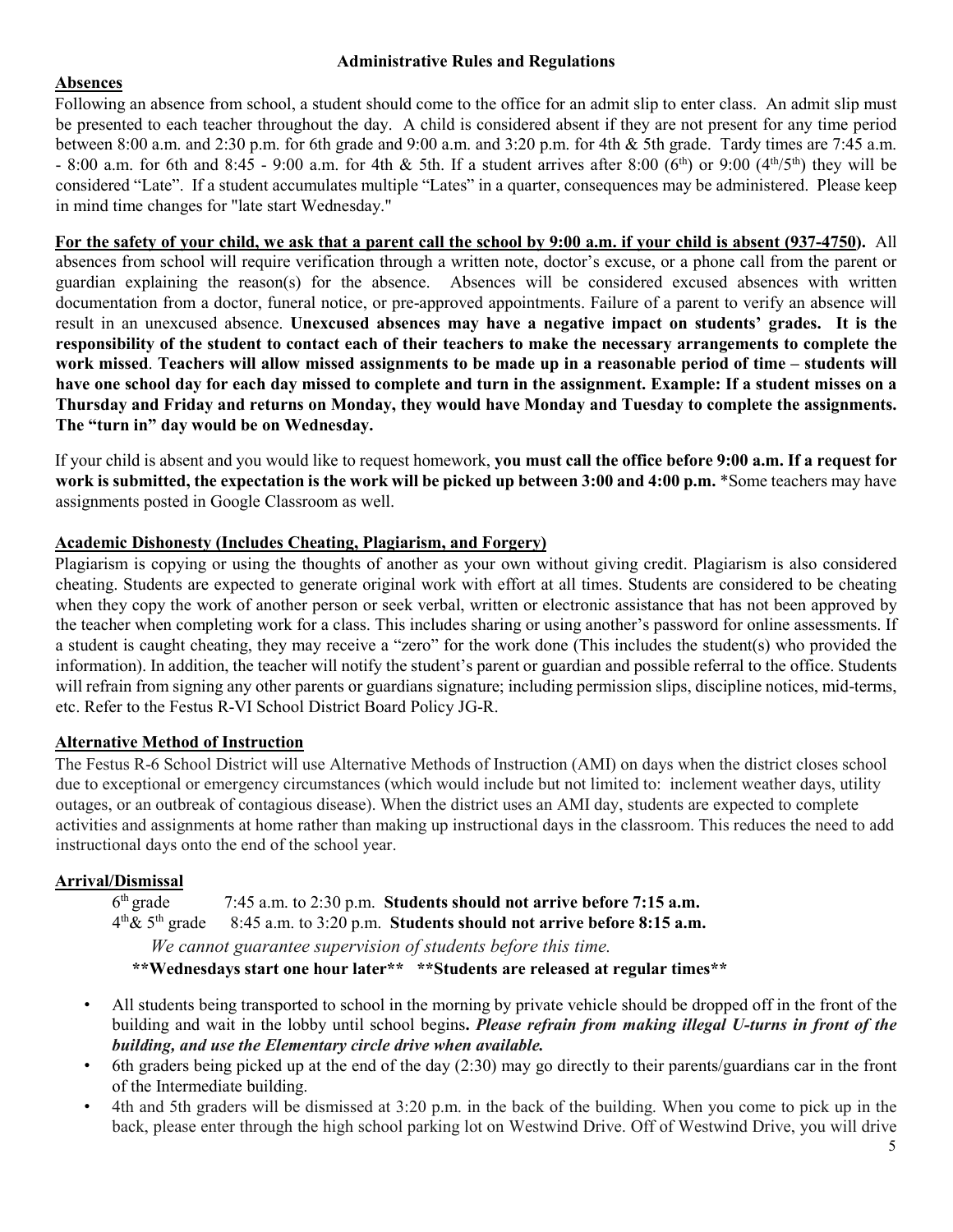through the high school parking lot and enter the Intermediate Parking Lot. On entering the IPL, please stay to the right and begin circling around in front of the safety strap on the west end to head back towards the gymnasium. PLEASE DO NOT BEGIN LINING UP BEFORE 2:45! If you have any changes with your child's pick-up procedures, the sooner you notify the office (before 2:00 for 6th grade, and 3:00 for 4th and 5th preferred), the better we can accommodate.

• Parents picking up Elementary and Intermediate students are to pick up those students in front of the Intermediate.

\*Students are to leave school grounds immediately after school. Those students involved in extra-curricular activities or who have been detained after school must leave the campus following the activities or detention.

#### **PLEASE DO NOT PICK UP YOUR CHILD BEFORE 2:30 P.M. FOR 6TH GRADE AND 3:20 P.M. FOR 4TH & 5TH GRADE DISMISSAL TIME UNLESS IT IS AN EMERGENCY. WE ARE TRYING TO PROTECT STUDENT INSTRUCTIONAL TIME.**

**All EARLY dismissals count against attendance based on minutes missed.** 

**\*Transportation arrangements or changes should be made through the office only. Students should not make changes to transportation plans on their own.** 

**Parents must enter the building to sign out their child. Your child will be called out of class at that time.** *When picking up your child, please be prepared to show your driver's license or picture identification.* 

#### **Attendance Policy – Grades 4-6**

The Festus Intermediate attendance policy is designed to help students succeed in the workplace later in life. Regular attendance helps students receive maximum benefits from instructional programs and develops habits such as punctuality, self-discipline, and responsibility. It is a legal duty of the parent/guardian to see to it that their child attends school regularly. School personnel will communicate with parents and work with outside agencies, including juvenile authorities and/or the Division of Family Services, to develop a plan to improve attendance following excessive absences.

An absence for any reason will be counted as an absence whether excused or unexcused. When students must be absent the office should be notified by 9:00 a.m. or a phone call will be made by our automated system or other office staff. **If no contact occurs, a written excuse signed by a parent, guardian, custodial parent or doctor must be presented upon returning to school.** If contact is not made, a student may be deemed truant.

| <b>Absence Procedures</b>                                                                                                    |                                                             |  |  |
|------------------------------------------------------------------------------------------------------------------------------|-------------------------------------------------------------|--|--|
| $4th/5th$ Grade                                                                                                              | $6th$ Grade                                                 |  |  |
| 4 absences: Teacher will make contact.                                                                                       | 4 absences: Teacher will make contact.                      |  |  |
| Per Semester                                                                                                                 | Per Semester                                                |  |  |
| 5 absences: Letter sent from office.                                                                                         | 5 absences: Letter sent from office.                        |  |  |
| Per Semester                                                                                                                 | Per Semester                                                |  |  |
| 6 absences: Counselor will make contact.                                                                                     | 6 absences: Counselor will make contact.                    |  |  |
| Per Semester                                                                                                                 | Per Semester                                                |  |  |
| 10 absences: Administration will contact.                                                                                    | 8 absences: Administration will contact.                    |  |  |
| Letter sent from office. Per Year                                                                                            | Letter sent from office. Per Year                           |  |  |
| 12 absences: Administration will contact.                                                                                    | 10 absences: Administration will contact.                   |  |  |
| Letter sent from office. Outside agencies may be contacted.                                                                  | Letter sent from office. Outside agencies may be contacted. |  |  |
| Per Year                                                                                                                     | Per Year                                                    |  |  |
| Beyond 12 absences: Conference including parents,<br>counselors, teachers, administrators, and outside agencies.<br>Per Year | Beyond 10 absences: Referral to Truancy Court Per<br>Year   |  |  |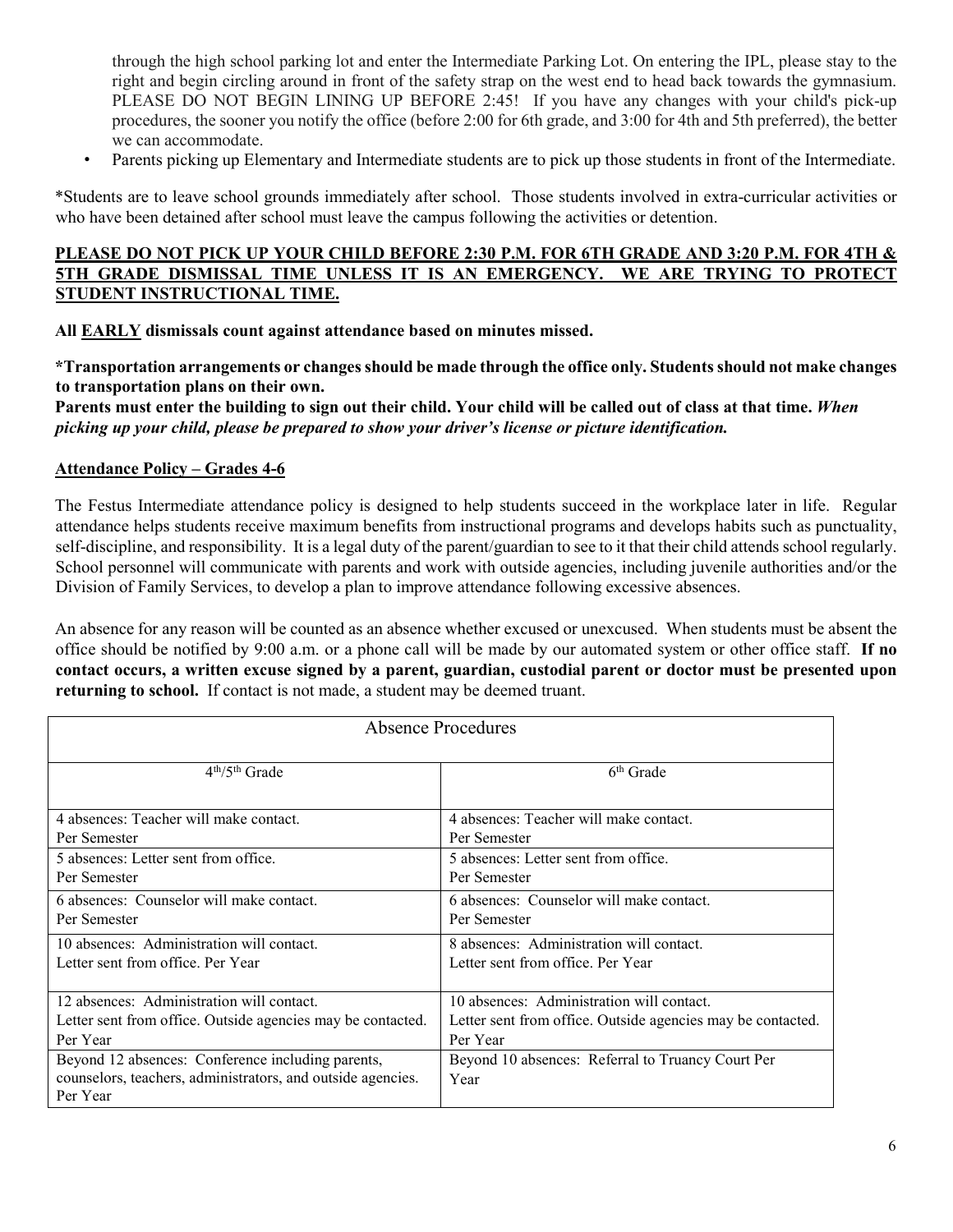Extenuating circumstances may be considered if pre-arrangements have been made with and have been agreed upon by the building principal. A serious accident, extended serious illness, or other emergency health situations may also extend the absence limit, upon receipt of a physician's written letter, and if an alternative instructional program has been completed as directed by the building principal. A request for an exception does not mean that an exception will be granted.

A student who has been retained because of excessive absenteeism is permitted to appeal the decision of the Attendance Committee to the Board of Education. The appeal shall be a "contested case" hearing and shall be subject to the same procedural protections that are set forth in Board of Education policies relating to long-term suspension/expulsions. Any subsequent decision of the Board of Education will be final.

#### **Band**

Band is offered as an exploratory program for 6<sup>th</sup> grade students at Festus Intermediate. Band is a semester-long class, typically taken for two semesters, which are required to enroll in 7th grade band the following year. Band often requires a financial investment by parents. **Any request for a schedule change must be brought to the attention of the 6th grade counselor and band teachers prior to the second semester, and receive administrative approval.** 

# **Birthdays**

Student birthdays are recognized by the staff at Festus Intermediate through daily announcements and the gift of a small token. Parents are asked to give their children gifts at home instead of having them delivered to school. If you would like to send **individually wrapped, prepackaged** treats for your child to share on their birthday, please prearrange the activity with the teacher. *Please do not send cookie cakes.*

**Students are not to distribute individual invitations to parties at school**. This can be distracting to the educational process and cause unnecessary conflict.

#### **Bullying/Cyberbullying**

Bullying is not tolerated. School authorities will vigorously investigate accusations and will take stern disciplinary actions against those who engage in any form of bullying. If you feel your child is being bullied, please report it to the office or bus shed as appropriate. Refer to Discipline policy JFCF and JG-R1

#### **Bulletin Boards and Posters**

The principal must approve the posting of any notices, including other information by students or student organizations.

#### **Bus Transportation: 937-5716**

District owned buses transport students to and from school. Students living one mile or more from the school are eligible for the privilege of receiving bus transportation. Some students living less than one mile from school may be transported if walking from their residence is deemed hazardous.

Students assigned to a bus must ride that bus as scheduled. Any changes must be requested in writing by the parent and given to the principal and teacher before a change may take place.

The following school bus safety rules are designed to protect student passengers, to enable the bus driver to operate the vehicle safely, and to help keep maintenance costs as low as possible. **STUDENTS WHOSE ACTIONS THREATEN THE SAFETY OF OTHERS ON THE BUS MAY LOSE THEIR PRIVILEGE TO RIDE THE BUS.** 

- 1. Do not eat or drink on the bus.
- 2. Keep the bus clean.
- 3. Cooperate with the driver.
- 4. Do not damage bus or equipment.
- 5. Stay in your seat. Keep head, hands, and feet inside the bus.
- 6. The bus driver is authorized to assign seats.
- 7. Students are expected to be ready for the bus when it arrives at the bus stop.

Students who fail to observe the rules will be subject to immediate disciplinary action since their failure to do so may affect the safety of others. The bus driver will file a formal bus slip with the principal should there be a problem on the bus.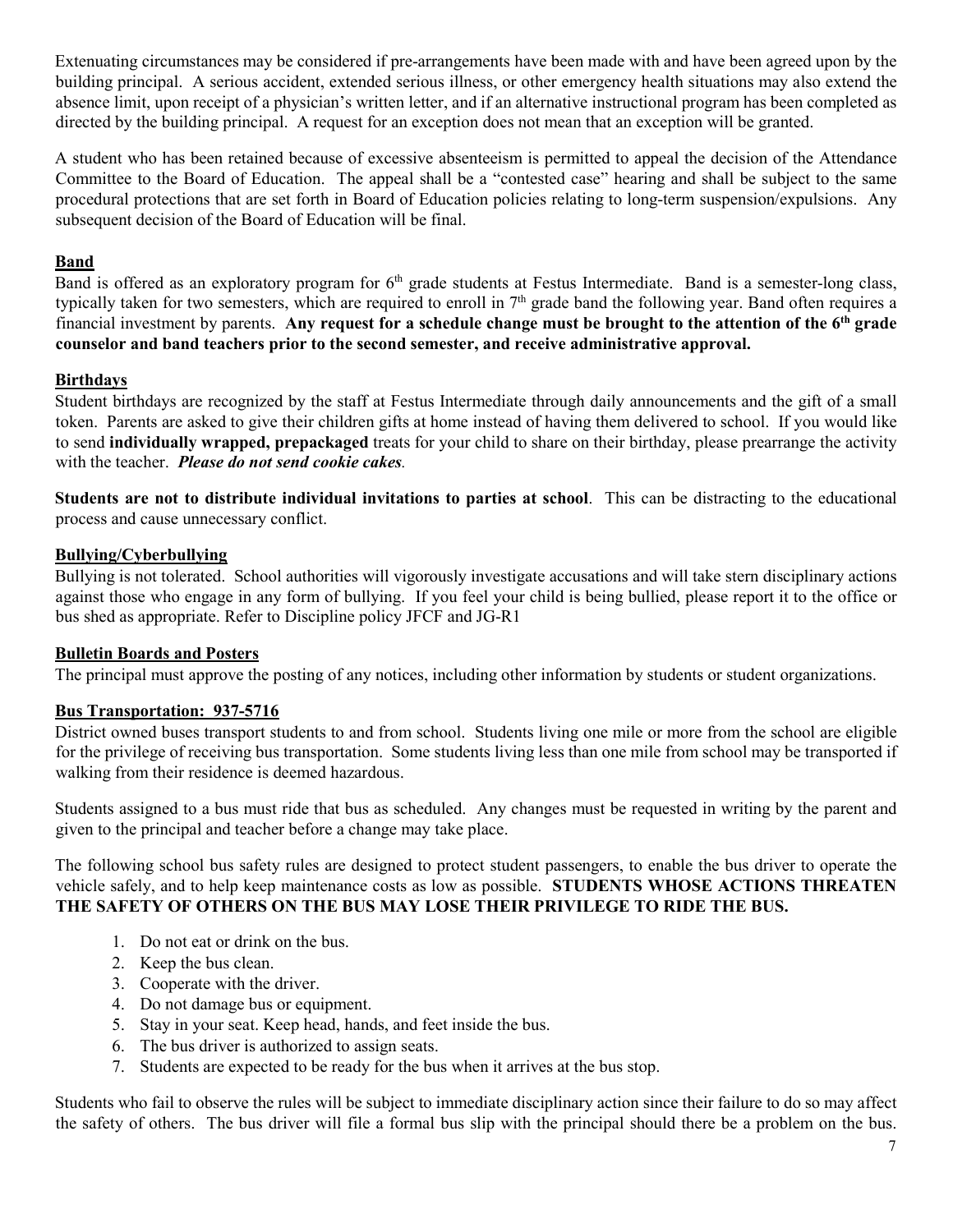Recurring problems will result in the student being assigned to In School Suspension or a suspension from the bus for a designated period of time.

**\*NOTE: Parents must assume responsibility for transporting a student on bus suspension. Any student boarding the bus during a bus suspension will have the suspension lengthened. 6th grade students who miss their bus are not allowed to ride elementary buses.** 

#### **Cell Phones/SMART Watches/Air Pods (earbuds)**

Students may bring cell phones/watches/air pods to school, but do so at their own risk. The Phones must be turned to silent and out of sight until the end of the school day. Cell phones, Smart Watches, and Air Pods (earbuds) should never be used in the building or on the school bus *unless permission is granted for educational purposes* by a teacher or driver**.** If a parent needs to contact a student, please call the office at (636)937-4750 to leave a message for your child. Please do not call or text their personal cell phones during school hours.

**A student found using any of these devices during school hours without permission for any reason may result in the following: 1.) Device is taken by teacher to be given back to student at the end of the day. 2.) Device is sent to the office to be given back to student at the end of the day. 3.) Device is sent to office and will require a parent or guardian to pick-up from school.** *Inappropriate use of cell phones will be addressed and parents will be required to pick up the device if this rule is broken more than once. Additional consequences may be applied.* 

#### **Class Assignments**

When making class assignments, every effort is made to assign students to a setting that is most beneficial to their education. Festus Intermediate is fortunate to have an excellent teaching staff; therefore, your child will benefit from any of our teaching staff. Classroom assignments are made to create a classroom environment that best meets the needs of our students.

#### **Clubs/Activities**

Below is a list of clubs and activities and the grade level it is offered at the Intermediate. Some clubs and activities are open to everyone, whereas others are selected using certain criteria, or have limited space. Archery-  $5<sup>th</sup>/6<sup>th</sup>$  grade

Art Club-  $5<sup>th</sup>/6<sup>th</sup>$  grade Band- $6<sup>th</sup>$  grade Character Council- 4th-6th grade Festus Fitness- $5<sup>th</sup>/6<sup>th</sup>$  grade Honor Choir- $4<sup>th</sup>$ -6<sup>th</sup> grade TREND  $6<sup>th</sup>$  grade

#### **Conduct**

Students are expected to conduct themselves in a manner that promotes the educational and social purposes of the school. Students are to cooperate with and respect the rights of other students, employees, and teachers.

#### **Controlled Substances**

The use, possession, sale, or transfer of any controlled substance, drug paraphernalia or counterfeit drug while on school grounds is strictly prohibited. This policy includes all forms of drugs, alcohol, or narcotics, which may impair the student's ability to perform in the academic setting, including the distribution of over-the-counter drugs. Any drug determined to be in violation of local, state, or federal laws, including the misuse of prescription drugs, will be confiscated.

For any of the above violations, the principal will suspend the student for 10 days and contact the superintendent. The superintendent may then take further disciplinary actions, contact the student's parents, and if appropriate, involve Student Resource Officers (SRO) or local law enforcement authorities. Refer to Discipline policy JG-R.

# Counseling/ Guidance Services: Mrs. Helms (4<sup>th</sup> gr. and partial 5<sup>th</sup>) Mr. Williams (partial 5<sup>th</sup> and 6th gr.) 937-4750

The guidance office is open from 7:15 a.m. till 3:15 p.m. daily. Counselors help students with academic concerns, social and emotional concerns, career information, achievement testing, and test interpretation. Students may also request counseling for social or personal problems. Students or parents may request outside counseling services through the Employee Assistance Plus Counseling Services which is free to our students and their families.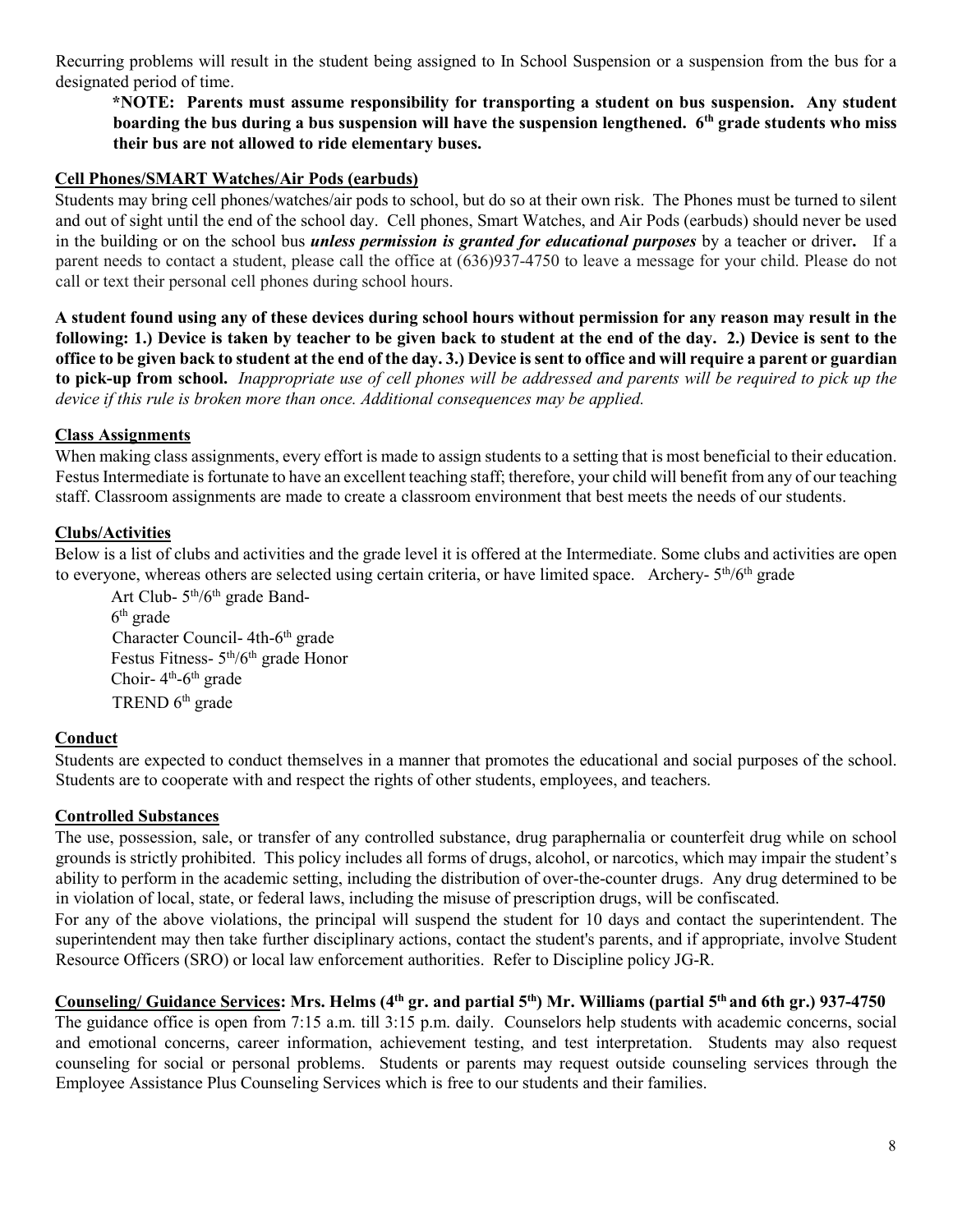# **Discipline Policy**

Incidents of a disciplinary nature will result in actions as outlined in the disciplinary policy (JG-R) adopted by the Festus R-VI Board of Education. Please refer to the district discipline policy in this handbook.

#### **Discipline – Referrals to Office**

School rules are established to provide a safe learning environment for all students and promote responsible school citizenship. Each classroom develops a discipline plan which includes: a list of classroom rules pertaining to the teacher's expectations of student behaviors, rewards to the student when the student follows prescribed rules, and consequences to the student when the student does not follow prescribed rules. All classroom discipline plans are approved by the building principal. Student classroom rules and consequences are written and posted in the classroom.

# **IMMEDIATE OFFICE REFERRALS**

There are unacceptable behaviors that result in immediate referral and action by the principal. If a referral occurs, parents will receive a copy of the notice to be signed indicating that you have seen the notice.

- $\div$  5 classroom infractions in one day
- $\div$  20 classroom infractions in one month
- Alcohol/Drug Possession/Use
- Assault against another student
- Assault against a staff member
- Bus Misconduct
- Cheating/Dishonesty
- ❖ Continuous failure to complete assignments
- Disrespectful conduct/speech
- Failure to return Discipline Referral
- $\bullet$  False Alarms/Reports/Equipment Tampering (Ex: setting off fire alarms or making bomb threats)
- $\div$  Fighting
- Forgery (including Student Progress Reports/Report Cards and Permission slips)
- ❖ Harassment/Bullying
- ❖ Health Safety Violation
- Hitting/Shoving/Kicking
- $\bullet$  Horseplay (rough-housing) physically bothering others w/ hands, arms, legs, feet or body.
- ❖ Insubordination
- No Show for Assigned Detention
- Obscene Language or Gestures
- ❖ Possession of anything that could bring harm
- Possession of Drug Paraphernalia
- Possession/Distribution/Sale of Alcohol/ Drugs, including OTC (Over the Counter)
- ❖ Public Display of Affection (PDA)
- Sexual Harassment
- ❖ Stealing
- 
- ❖ Threatening Others<br>❖ Tobacco or E-cigare Tobacco or E-cigarette Possession/Use/Sale/Distribution
- Truancy
- Vandalism

#### **CONSEQUENCES FOR MISBEHAVIOR GIVEN BY ADMINISTRATOR**

- Conference with Student
- Conference with Parents/Guardians
- ❖ Bus Suspension
- $\triangleleft$  Denial of Privilege(s)
- Detention- Lunch/Recess
- Detention- After/Before school
- ❖ In School Suspension (ISS) ❖ Saturday School
- Out of School Suspension (OSS) **–Students who are suspended from school will NOT be allowed to earn credit for course work completed or assigned during the term of the suspension.**
- Other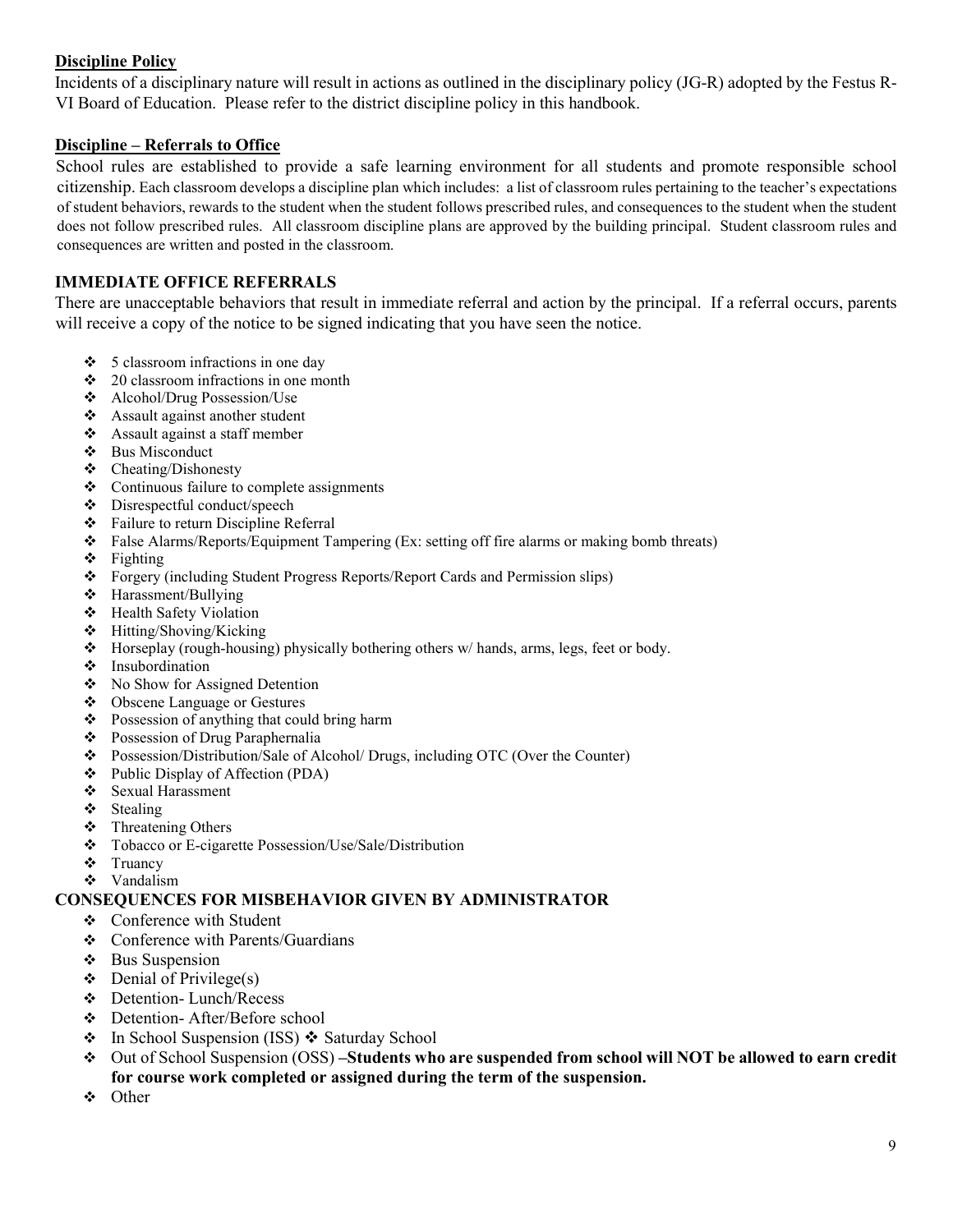To ensure the lines of communication are open, a copy of the student disciplinary referral will be emailed home with the student to be signed and returned to the Intermediate office. Phone calls to parents will be made as time permits, based on the severity of the student's actions.

#### **Discipline - In-School-Suspension (ISS)**

Only an administrator may assign In-School Suspension (ISS). Students will meet in the office to be escorted to the ISS room the beginning of each day. All work must be completed and will be collected and checked. Students will receive credit for work completed in ISS. Refusal to serve or comply with rules will result in an OSS (Out of School Suspension).

#### **Discipline - Saturday School**

Saturday School Detention is intended to serve as an alternative to suspension and as a deterrent to further student misconduct. Students will have the opportunity to work on class assignments under the supervision of a teacher. Saturday School begins promptly at 8:00 a.m. and is over at 12:00 noon. The privilege of participating in extra-curricular activities is denied until the Saturday School is served. Saturday School may only be assigned by an administrator. Parents will be promptly notified through the discipline referral form and a phone call. If a student does not show for a scheduled Saturday School, OSS may be assigned.

#### **Discipline - Out-of-School Suspension (OSS)**

Only an administrator may assign Out-of-School Suspension (OSS). During an OSS assignment, students may not participate in or attend school activities. Students may not earn credit for work during an out-of-school suspension of less than ten days. Students may earn credit for work during an out-of school suspension lasting longer than ten days. See policy JG-R1.

#### **\*IN-SCHOOL AND OUT OF SCHOOL SUSPENSIONS OF 10 DAYS OR LESS ARE NOT APPEALABLE**

#### **Discipline- Suspensions For More Than 180 School Days and Expulsions**

Only the Board may expel a student or suspend a student for more than 180 school days. The applicable procedures are outlined below. See Policy JGD

- 1. Before recommending to the Board that a student be expelled or suspended for more than 180 school days, the superintendent must (a) tell the student, either orally or in writing, what misconduct he or she is accused of; (b) if the student denies the accusation, explain, either orally or in writing, the facts that form the basis of the proposed suspension/expulsion; and (c) give the student an opportunity to present his or her version of the incident.
- 2. If the superintendent concludes that the student has engaged in misconduct and should be expelled or suspended for more than 180 school days, the procedures described below apply unless the student has a disability. (In the case of a student with a disability, the procedures described in the policy dealing with the discipline of students with disabilities shall apply.)

#### **Dress**

All students are to dress appropriately. While respecting individuality, certain guidelines must be followed in order to maintain a good learning environment. Clothing or other attire that distracts from the instructional process, is offensive, immodest, or jeopardizes one's safety is prohibited. To minimize distractions in an educational setting, the following rules of dress and grooming have been established:

- Dress which is extreme, exhibitionist, or of immodest fit or style to the extent that it interferes with the instructional process or produces a safety hazard will not be allowed. Fishnet shirts, spaghetti straps, backless shirts, see-through blouses or shirts, or clothing that exposes a bare midriff are not permitted. This includes sleeveless shirts with large armholes. **Holes in jeans,**  pants, skirts, or **shorts must be found no higher than 4" inseam requirement used for shorts**.
- Reasonable cleanliness of person and clothing is expected as a matter of health and aesthetics.
- Hats/Hoods are not to be worn in the building, unless special permission is given.
- Clothing or articles, which contain racial, sexual, suggestive, or other patently offensive words, emblems or insignias, are not permitted.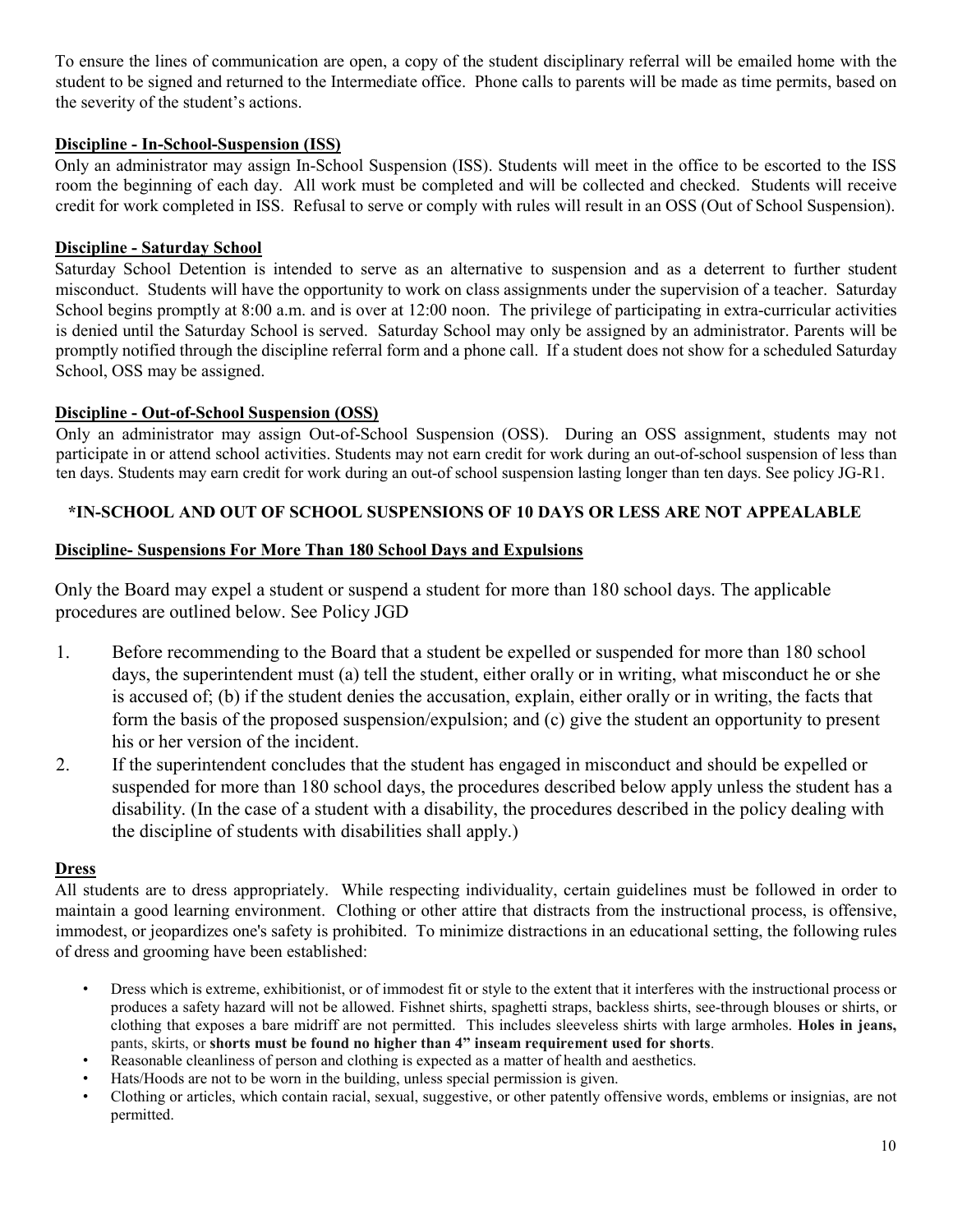- Articles of clothing or other materials which advertise, promote, or suggest the use of alcohol, drugs, or tobacco are not allowed in school.
- **Pajama pants may only be worn** on specific days (spirit days, etc.) when announced by administration and teachers.
- Pants or shorts that are designed to be worn below waist level and/or sagging are not permitted in school.
- Shorts or skirts that do not cover adequately will not be permitted. Shorts and skirts must have at least a 4" inseam and cover all areas required to be covered in a sitting and standing position.

#### **Emergency School Closing**

During periods of inclement weather or other emergencies, school may be canceled. When the superintendent cancels school, radio stations in the area are notified. Please tune your radios to KJFF 1400AM, KTJJ 98.5FM. Television stations in the St. Louis area also carry school-closing information.

In an effort to improve communication between parents and school, the Festus R-VI School District has also implemented a telephone broadcast system that enables school personnel to notify all households and parents by phone within minutes of an emergency or unplanned event that causes early dismissal, school cancellation or late start. Please make sure you complete the Parent Contact Information for **School Reach** at the beginning of the school year so that you can be registered.

#### **\*Important: Please have a PRE-ARRANGED PLACE for your child to go in case school is unexpectedly dismissed and you will not be home. Make your child aware of that plan and know their emergency numbers.**

#### **Fees and Fines**

Fees and/or fines owed due to lost or damaged school property, lunch charges, etc. must be paid by the end of each year.

#### **FAMILY EDUCATION RIGHTS & PRIVACY ACT (FERPA)**

(FERPA) affords parents and students over 18 years of age ("eligible students") certain rights with respect to the student's education records.

These rights are:

- 1) The right to inspect and review the student's education records within 45 days of the day the School receives a request for access.
- 2) The right to request the amendment of the student's education records that the parent or eligible student believes are inaccurate, misleading, or otherwise in violation of a student's privacy rights.
- 3) The right to consent to disclosures of personally identifiable information contained in the student's education records, except to the extent that FERPA authorizes disclosure without consent. One exception, which permits disclosure without consent, is disclosure to school officials with legitimate educational interests.
- 4) The right to file a complaint with the U.S. Department of Education concerning alleged failures by the School to comply with the requirements of FERPA. The name and address of the Office that administers FERPA are: Family Policy Compliance Office; U.S. Department of Education; 400 Maryland Avenue, SE; Washington, DC 20202-4605.

#### **Field Trips and Special Activities**

Field trips and special activities are planned throughout the school year for the educational, social, and personal benefit of students. These activities are designed to enhance the programming offered at the school. However, participation in these activities is not a given "right" of a student. Money and permission slips must be turned in to the teacher by the deadline so arrangements for transportation and admission can be made. If students are not able to attend the trip, refunds cannot be given**. If the deadline is missed, students will not be able to attend the field trip.** If a student does not attend an educational field trip or is absent on that day, the student may be required to do an alternative learning assignment related to the topic. **Students who wish to leave the field trip with their parent/legal guardian must sign the travel release form provided by the teacher or sponsor at the event.** Students are required to attend the entire field trip and will be counted absent if they choose to leave the field trip before 2:30 p.m. (6<sup>th</sup> grade) and 3:20 p.m. (4<sup>th</sup>/5<sup>th</sup> grade).

Parents wishing to be chaperones, if needed on field trips, must notify their child's teacher. A final approval of these individuals will be made by the principal. All adults who attend a field trip must be registered with Raptor. Please call (636) 937-4750 for more information.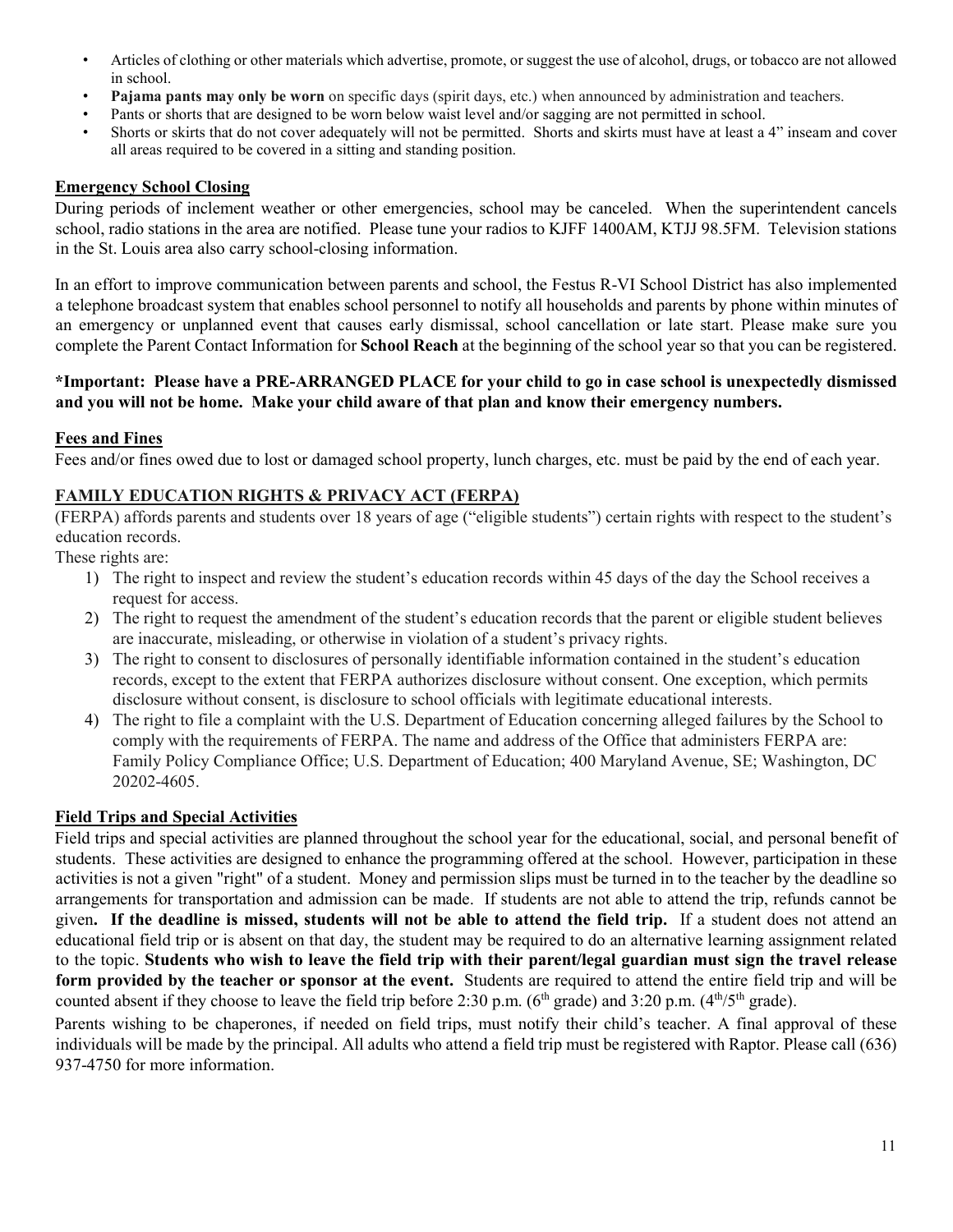#### **Fighting**

Our school has **NO TOLERANCE** for violence. Fighting is cause for an immediate Out-of-School Suspension. Refer to Discipline policy JG-R.

# **Fireworks**

Fireworks are dangerous. Possession or the firing of any type of fireworks on school premises is grounds for disciplinary action. Refer to Discipline policy JG-R.

#### **Food Services – Food Service Director, Brooklyn Ragsdale 937-7747**

It is the goal of the Festus R-VI Food Service Program to provide wholesome and appetizing school meals to district students. School meals contribute to good nutrition, which is vital to mental and physical growth during the formative years. The school food service program operates on a non-profit basis and is self-supporting. Local food service revenue is local district revenue used to offset program expenses. Parents are responsible for their child's balances.

#### **Food Service Account Information**

Students in grades K-8 will not be allowed to accumulate more than \$24.00 in food service charges. Students in grades K-6 with \$24.00 or more in food service charges will be informed to bring their lunch until the debt is paid. Their account will be charged the actual price of the alternate meal. Students will not be allowed to purchase ala-carte items or extra items without adequate money in their accounts to cover the cost of the items.

Students in grades K-8 who have accumulated \$24.00 or more in food service charges will not be allowed to charge breakfast. Students will be notified to eat breakfast at home prior to coming to school until the charges are paid. Students won't be allowed to purchase ala-carte items or extra items without adequate money in their accounts to cover the cost of the items.

The Food Service Department and the child's building attendance center will work with any family having financial difficulty who expresses such and establishes an agreed upon time line to makeup payments that may be in arrears. In such instances, the student will receive a Type A regular lunch until any previously agreed upon payment is missed. Once an agreed upon payment is missed, the student will receive an alternative meal and the student's account will be charged the actual cost of the meal. The alternative meal may consist of a peanut butter sandwich and milk.

All student money deposits should be brought to the child's school attendance center in envelopes. The envelope should have the students name, grade, teacher, and amount of money written on the outside of the envelope. Students in grades 4-6 should turn their money into the food service cashier in the morning before school begins. Payment may be made in the form of cash, check or money order, however sending cash is discouraged. The school is not responsible for money sent with your child, especially cash. Checks or money orders should be made payable to Festus R-VI Food Service.

#### **Food Service Account & Notification Efforts**

Students will be provided with their balances at the register following a sale. Students may inquire as to the status of their food service account balance anytime. Parents may access their child's food service account and other pertinent information via the internet at [www.festus.k12.mo.us](http://www.festus.k12.mo.us/)[.](http://www.festus.k12.mo.us/) Click on the parent link and select the parent portal. The information is password protected. To be assigned a password go to the parent link and select parent portal sign up form. When a student has a negative account balance an automated school reach call is sent to the parents' phones on Sunday evening for grades K-12. For grades K-8 a negative balance letter will be sent home weekly. Negative balance conversations and any correspondence of the same will be handled with discretion.

The principal of each attendance center will be notified of those students in grades K-12 with charges exceeding the credit limit. Principals are encouraged to assist in the collection of charges or to communicate any known information that may be of assistance to the Food Service Department.

After three written and/or verbal notifications to parents regarding delinquent accounts with no response or deposit of funds, the Division of Family Services may be contacted.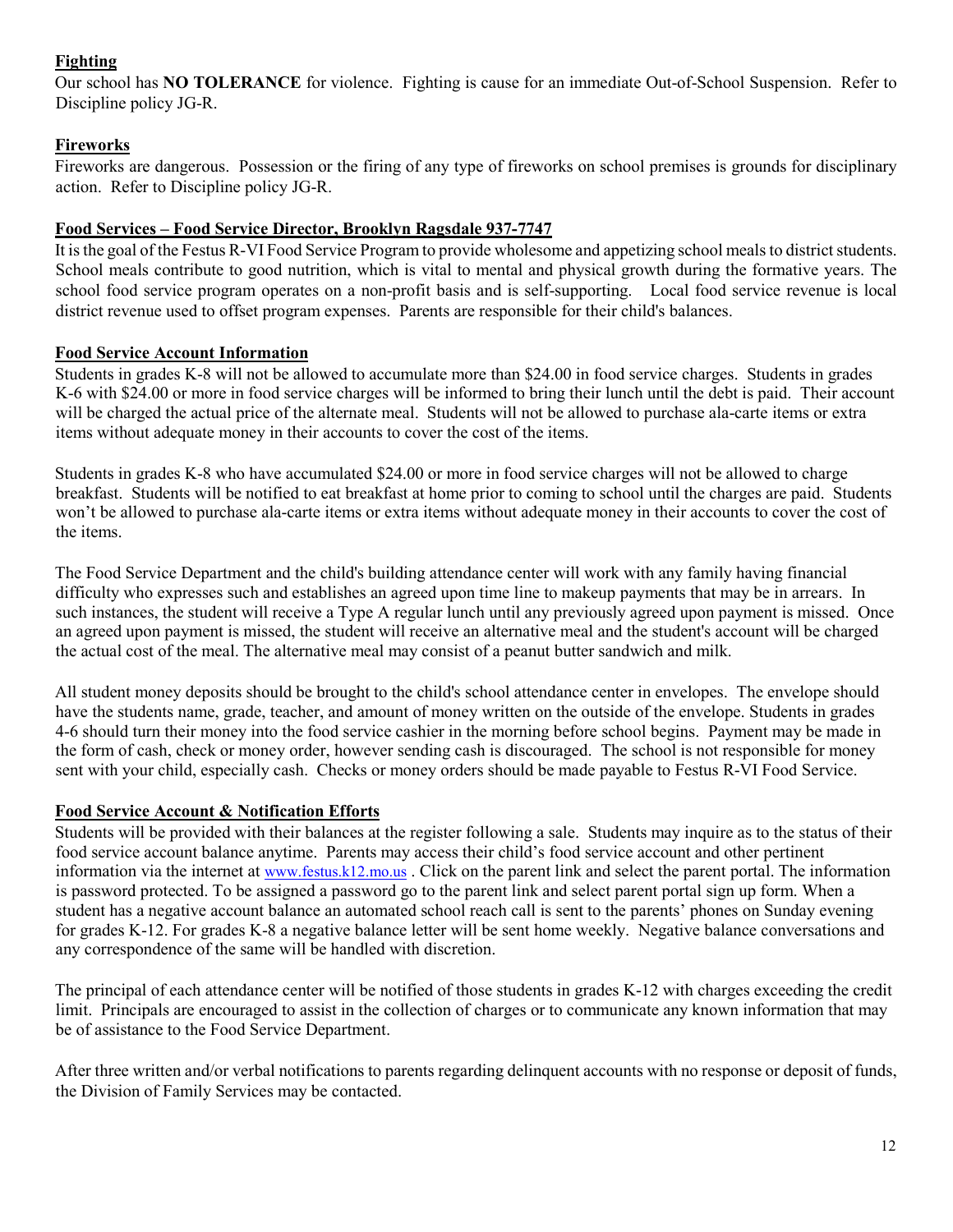A Free and Reduced Meal benefit application will be offered to any child who exceeds the accumulated charge limit or who demonstrates consistent payment difficulties. **A Free and Reduced Meal application may be submitted anytime during the school year.** 

#### *Food and beverages are to be eaten in the cafeteria. No open containers are allowed outside the cafeteria.*

#### **Fund Raising**

Students are not permitted to sell or distribute any fund raising articles for outside groups, clubs, or activities.

#### **Golden Paw Character Education Program**

Golden Paw Criteria

- Student MUST Display Good Character to Self and Others (3 or less behavior infractions in a quarter).
- Student MUST Display Responsibility with Homework (H.O.T. Sheets 3 or less late assignments in a quarter).
- 2.0 GPA, "C" Average or Better in all Core Classes (Students who have a "D" or "F" in a class will not qualify.)
- Attendance 95% or Better

#### *When a student successfully meets the criteria, they will participate in our GOLDEN TIME celebration at the end of the quarter.*

#### **Grading and Reporting to Parents**

Report cards are issued at the end of the four grading periods. A progress report will be sent at the midpoint of each grading period for all grade levels. We encourage parent-teacher conferences to discuss student progress.

Parent-teacher conferences provide a better understanding of the student and are very helpful to both teacher and parent. Parents wishing a conference should call the school office several days in advance. Telephone calls to teachers will be returned as time permits, either after school or during a planning period.

Each student is encouraged to attain the highest level of achievement of which he/she is capable. Competition against his/her own grade record for self-improvement and the satisfaction that comes from performing each task well, is an important goal for each student.

#### **Grades will be based on the following scale**

| A 4.0 96%-100%        |
|-----------------------|
| A-3.67 90%-95%        |
| $B + 3.3387\% - 89\%$ |
| B 3.00 84%-86%        |
| B-2.6780%-83%         |
| $C+2.3377\% -79\%$    |
| $C$ 2.00 74%-76%      |
| $C - 1.6779\% - 73\%$ |
| $D+1.3367\% -69\%$    |
| D 1.00 $64\% - 66\%$  |
| D-.67 $60\%$ -63%     |
| $F 0.00\% - 59\%$     |

Grade Explanations 4.0 A Excellent 3.0 B Above Average 2.0 C Average 1.0 D Below Average  $0.0 F$  Failing

Honor Roll is determined at the end of each grading period. Requirements are as follows:

- "A" Honor Roll 3.67/4.0 average or above.
- **"B"** Honor Roll 2.67/4.0 average or above.

All classes in which students receive a letter grade will be figured in to a student's GPA. Students cannot receive a grade of "D" or "F" and still make Honor Roll.

Students in grades 4 and 5 Special Area classes will receive a "P" (pass: 60% or higher) or "F" (fail: below 60%). Grade 6 students in Special Area classes will follow the district grading scale, and receive letter grades "A-F" OR Pass/Fail.

#### **Health and Wellness**

Students will be given temporary care in case of illness or injury during school hours. If your child has a medical problem, please make sure the school nurse is informed. Please notify the nurse if any changes or updates are needed during the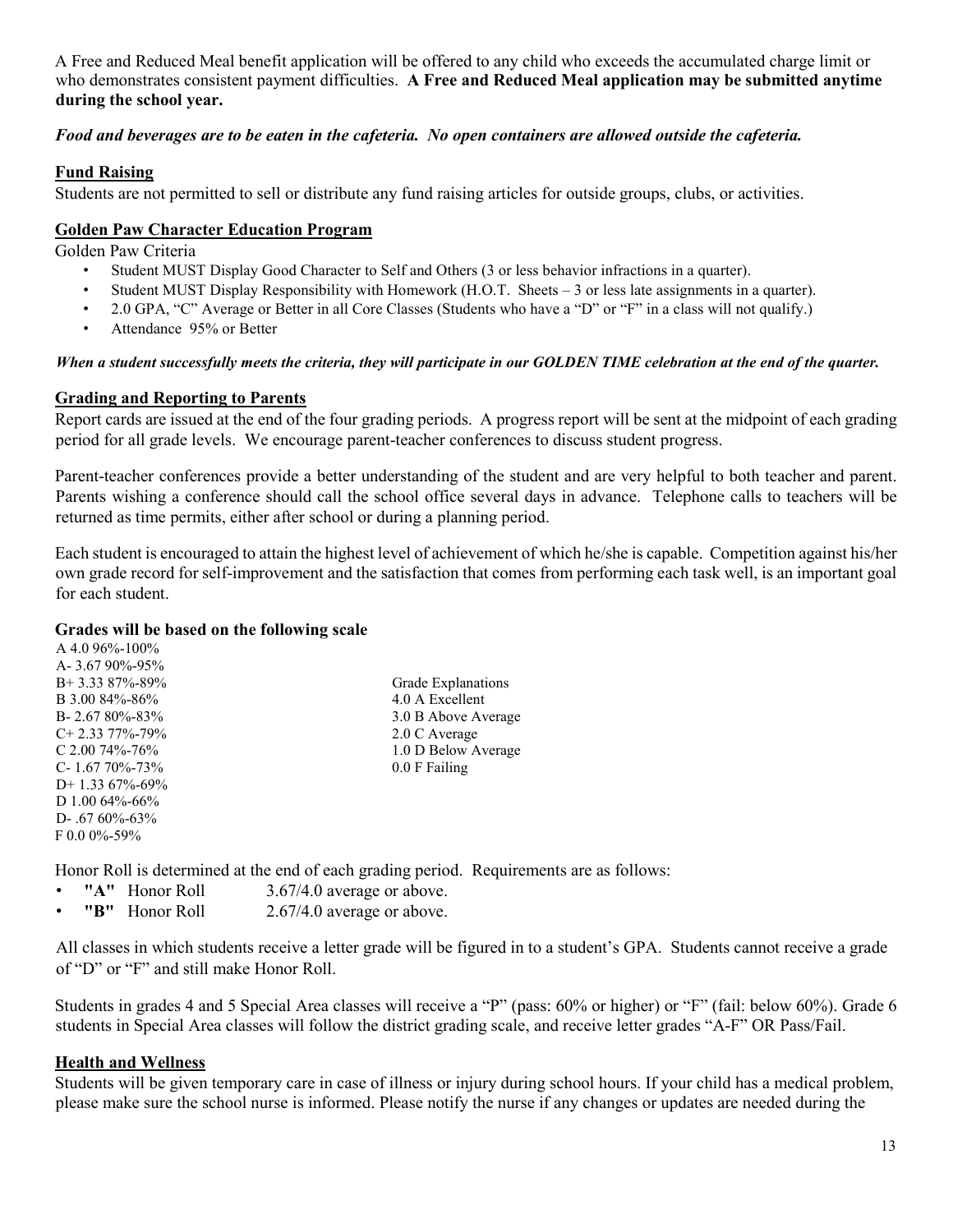school year. It is very important that correct telephone numbers (home, work, cell and emergency) are on file in the main office in case parents or emergency contacts need to be contacted.

Students are to be kept home if they have:

- temperature of 100 degrees or greater
- head lice
- vomiting
- diarrhea
- red, draining eyes
- sore throat accompanied by fever
- persistent, uncontrollable cough

Students cannot return to school until they have been fever, vomiting, and diarrhea free for 24 hours without the use of medications. In cases of diagnosed pink eye or strep throat, students must be on antibiotics for 24 hours before returning to school. Complying with these stipulations will ensure the protection of your child and all students. For any communicable disease, control measures and interventions will be implemented as required by law and in accordance with guidelines provided by the Missouri Department of Health and Senior Services, and the local county and state health departments.

Students with a known life-threatening or potentially life-threatening condition are to have an 'Action Plan' completed by their physician and kept on file in the nurse's office. Some examples of these include Allergy Action Plan, Asthma Action Plan, and Seizure Action Plan. The parent must also provide any medications required as part of that plan to the school nurse. It is the parent's responsibility to discuss the child's condition with the appropriate school staff, including the school nurse.

Vision screenings will be conducted on students in 5th grade. A notice will be sent out prior to these screenings to reflect the approximate dates that they are to occur. Students will be excused from any screening upon receipt of a written request to the school nurse from the student's parent/guardian.

If a student needs to be excused from P.E. for more than three days, they will require a written excuse issued by a physician. Excuses must state how long they will need to be excused from P.E. or other classes that require physical activity. Students may be required to complete alternate assignments in lieu of the activities from which they are excused due to illness or injury.

If a student requires the use of the elevator/lift due to an injury, they will need a written notice from their physician stating how long they will need the service.

No prescription medication will be given to students unless the medicine is in the original container with the prescription label, which must include the child's name, name of the medicine, dosage, time to be given/how often to be given, and doctor's name, along with signed authorization from the parent to administer the medication. We discourage the use of over-the-counter medications at school unless absolutely necessary. No over-the-counter medications will be given to students unless the medicine is in the original bottle or box that clearly states the manufacturer's instructions, along with a signed note from the parent that includes the child's name, name of medication, dosage, time to be given or how often, and length of time the child is to take medicine. All medications are to be stored in and dispensed from the health room. Only package directions will be followed on over-the-counter medications unless a signed note from a physician is provided.

In most instances students will be permitted to transport medications to school. All medications must be immediately brought to and stored in the nurse's office. The nurse will obtain a pill count upon taking possession of the medication and a parent/guardian will be called to verify the count. It is preferred that a parent/guardian pick up medications from the health room when necessary.

Any student found with a head lice infestation will be sent home for 24 hours to be treated. (JHC-AP2). Infested students must be picked up and may not ride the bus home. Before the student will be permitted to return to class, he/she must be brought to school by a parent or guardian to be examined by the nurse. If live head lice are found, the student will be sent back home with the parent or guardian for further treatment. The student will have to be brought to school and rechecked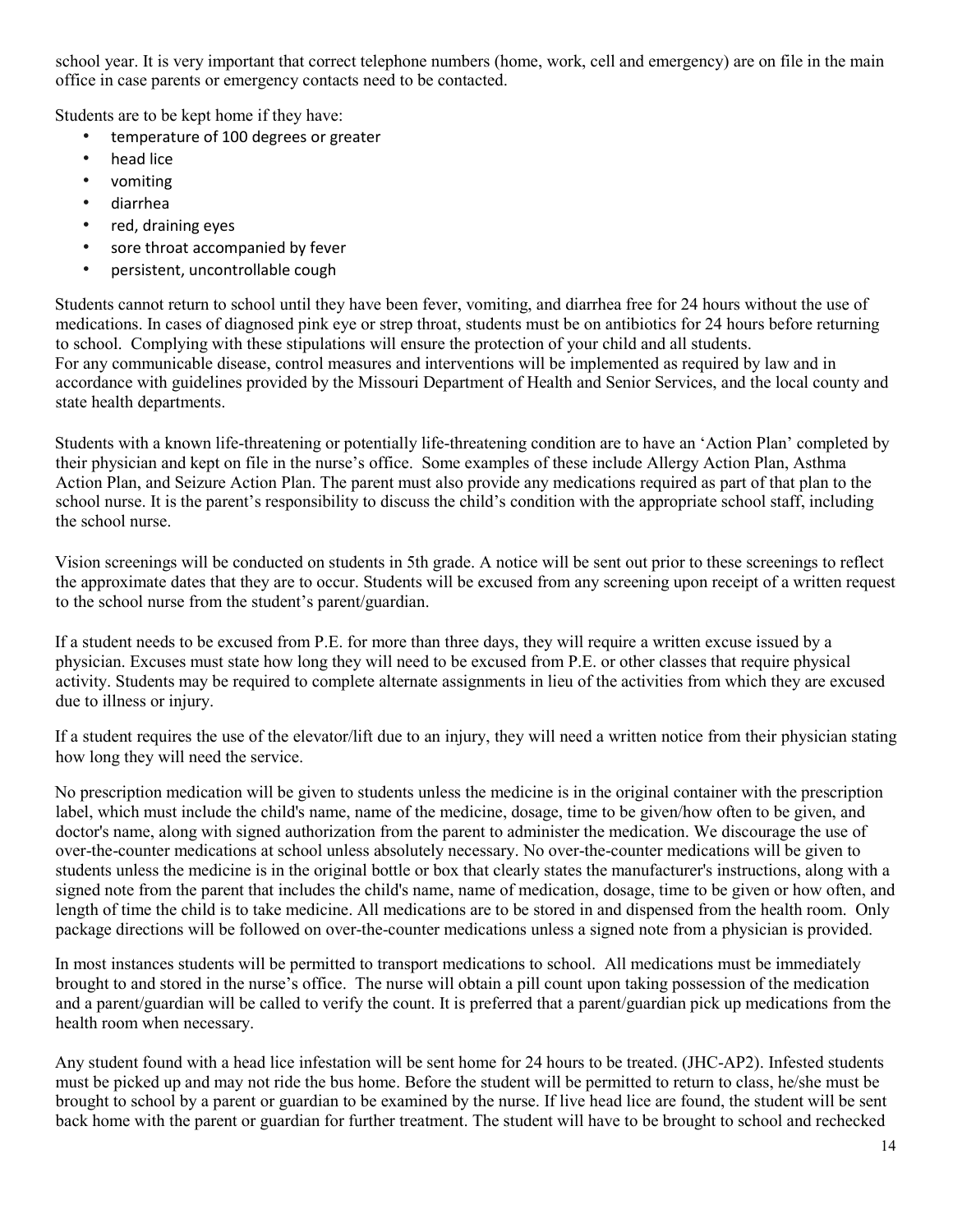by the nurse until approved for return to school. A student who has been identified as having nits but not a live head lice infestation will be reexamined within 5 days of the initial identification. If nits are still present, parents/guardians will again be instructed on treatment options. The process will repeat until the student is free of nits.

#### **Homework**

Festus Intermediate has a tiered missing assignment process that is meant to improve student learning by reducing the number of missing homework assignments and failing grades. Beginning after Labor Day of the first quarter of their 4<sup>th</sup> grade year through the end of their 6<sup>th</sup> grade year, students who have missing assignments will follow the intervention listed below.

Interventions for **all grade levels** each quarter are as follows:

\*1st-2nd Missing Assignment: recorded in student planner, Tyler SIS, or Google Classroom.

\*3rd-4th Missing Assignment: classroom teacher contacts parent/guardian.

\*5th Missing Assignment: student will conference with counselor and make contact with parent/guardian.

 \*6th-7th Missing Assignment: Parent/guardian contacted by office, additional Before/After-School detention assigned. \*8th-9th Missing Assignment: Parent/guardian contacted by office, additional Before/After-School detention may be assigned.

 $*10<sup>th</sup>$  + Missing Assignment: Parent/guardian conference will be scheduled.

\*Any additional Missing Assignments may result in an individual plan being put in place.

# **Lockers (6th graders only)**

Lockers (with built-in locks) will be provided to students; however, they remain the property of the school and may be searched. Lockers should be locked when not in use.

**Students may not change lockers without homeroom teacher approval, and must keep them in good repair**. All lockers must be kept neat and clean; no papers, books, or other materials hanging out. Failure to properly maintain lockers may result in a loss of locker privileges. **Empty or unassigned lockers are not to be used.** 

#### **Lost and Found**

The lost and found area is located outside the cafeteria, where Clothing and other articles are placed. If you believe you have lost items at school, check this area before reporting to the office**.** Items of significant value will be kept in the office.

If unclaimed, articles in lost & found will be given to a charitable organization at the end of each quarter. An announcement will be made near the end of each quarter informing students they need to check lost  $\&$  found and that items will be emptied. Items kept in the office and not collected by the end of the school year, will be donated.

#### **Marital and Guardianship Changes**

**Please keep the school aware of any changes in guardianship or parental rights**. This is especially necessary in cases of divorce. Your child can be released to either parent or a listed guardian unless we are notified otherwise. Divorced parents must provide a copy of the Decree of Dissolution stating custody rights.

#### **Non-routine pickup**

If you must pick up your child early, please send a note to school with your child stating the time they will be picked up. Students **will not** be called to the office until the person responsible for pickup has arrived in the office. Please enter through the front doors of the building and come to the office. Students will only be released to their parents or legal guardian unless we have written permission from the parent or their name is provided as an emergency contact in our School Information System (SIS). For the safety of your child, picture identification may be required for non-routine pickups. Every attempt to make arrangements for rides should be made before the end of the day.

Students are asked to make after school arrangements before coming to school. The office phones are for business use only. In an emergency, the office staff will contact parents for students. The office may take messages for students when there is an emergency; however, students are not usually called to the phone. Since the office telephone is constantly in use for school business, students are asked not to use the office telephone to call home unless there is an emergency and receive a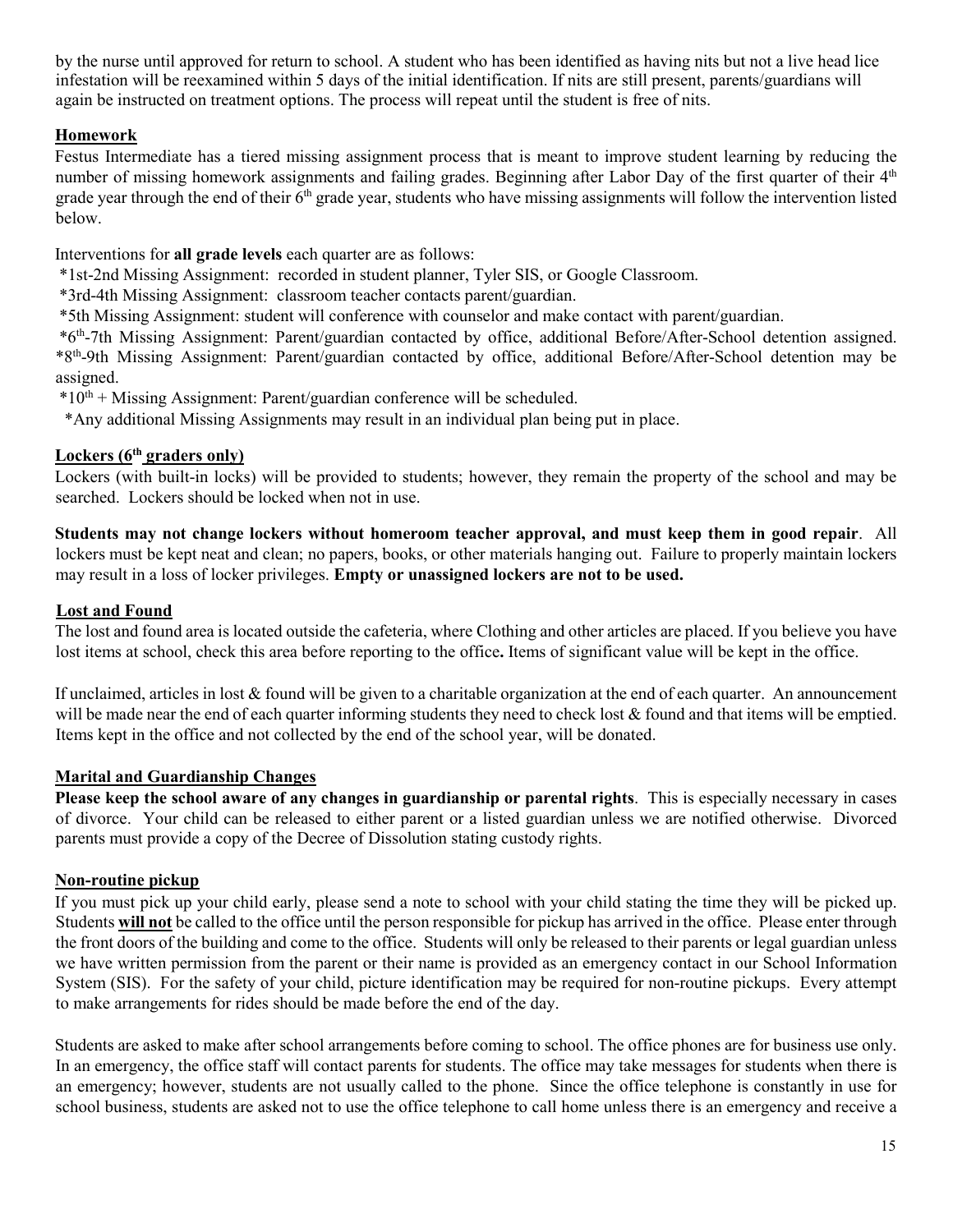#### pass from the teacher. **Students MAY NOT use cell phones during school to call home, unless supervised by a teacher or office personnel.**

#### **Parent/Teacher Conferences**

Conferences may be scheduled with any teacher throughout the year. To alleviate frustration, the office will be glad to help arrange a conference with a staff member and encourage you to schedule the appointment ahead of time to ensure they are available. Please call 937-4750. Email contact with teachers is also encouraged. *It is requested that parents contact the classroom teacher with concerns before contacting administration.* 

# **Parent Portal**

Parents can access vital information such as attendance, grades, lunch account balances, etc. through Parent Portal. The link for Parent Portal can be can be accessed from the district website [https://www.festus.k12.mo.us](https://www.festus.k12.mo.us/) under the Parent tab.

# **Personal Deliveries**

Personal gifts and floral deliveries are highly discouraged. These items can become a distraction to the educational environment and cannot be transported on the school bus**.** Also, please refrain from dropping off/delivering restaurant/fast food during the school day.

#### *This does not include prearranged pre-wrapped food and drink items brought to share with the entire class.*

#### **Pets**

Pets are not allowed at school, except under special circumstances and then, only with the principal and classroom teacher's permission. When this occurs, pets should be brought to school and returned home by the parent as carrying pets or animals on the school bus is prohibited.

#### **Playground Rules and Procedures**

Weather permitting, students in grades  $4<sup>th</sup>$  and  $5<sup>th</sup>$  are given a recess each day. Decisions to have outside recess during cold weather depend upon the **wind chill factor, typically above 28 degrees Fahrenheit.** Students should always dress for outside recess. Only students with medical reasons or study hall assignments will be allowed to remain in the building during scheduled outside breaks. Students will have supervised free time in the classroom on days when bad weather prevents outside recess. Quiet games, talking with friends, music playing, etc., are usually allowed by the person in charge. Teachers reserve the right to withhold recess from any student not dressed appropriately for the weather. The following rules have been developed in order to have a safe and enjoyable break from the regular school routine:

- 1. Follow directions of teachers.
- 2. No re-entering the building without permission.
- 3. No candy, gum, or food on the playground.
- 4. Whistle stop playing and look to teachers for instruction.
- 5. No tripping, fighting, throwing of rocks/mulch, or any other activity which can bring harm.
- 6. Stay within boundaries.
- 7. Enter building quietly.

# **Publication and Distribution of Materials**

The Festus R-VI School District uses an electronic distribution, called "Peach Jar" for informational flyers, limiting paper flyers being sent home. They are delivered via email and can also be found on the district and school websites. During online registration, you will be signed up for Peach Jar with your username and password. No action is needed on your part to continue receiving the flyers. However, if you want to change the frequency that you receive emails, you will need to log in to your account to make the changes. Students will continue to bring home their grade level and classroom newsletters as well as permission slips. If you have any questions, feel free to reach out to our building secretary, Ms. Tracy Connor or Mr. Kevin Pope (popekevin@festusedu.com), our communications coordinator.

#### **Residency Process**

Prior to registration, a pupil, the parent or legal guardian must establish proof of residency, or must have requested a waiver of the proof of residency. A process is defined for requesting a waiver of proof of residency, including authorizing a hearing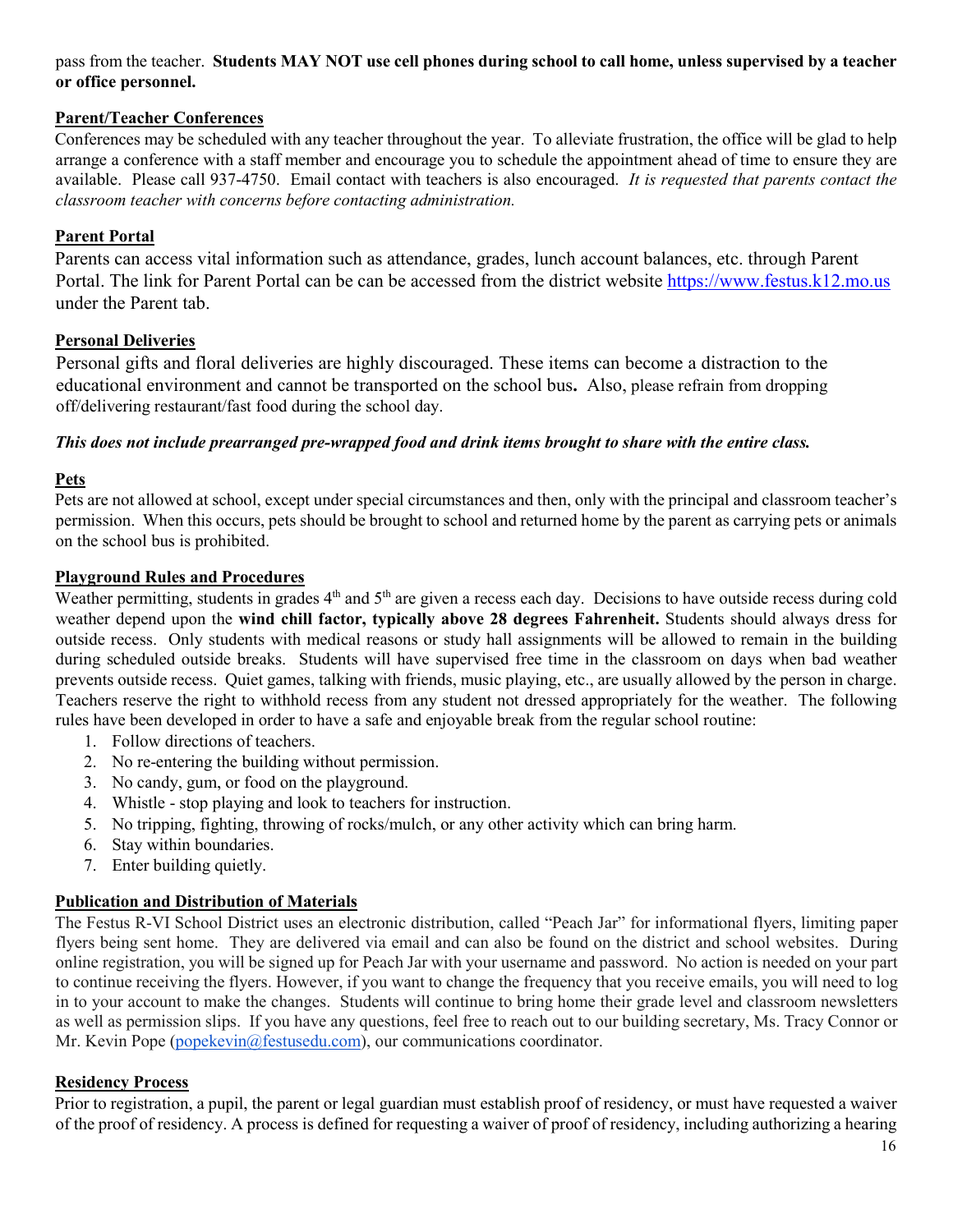before the local board of education. Athletic ability is prohibited as a basis for the issuance of the waiver. Submitting false information relating to residency is defined as a Class A misdemeanor. School districts are authorized to file a civil action for recovery of educational costs based upon submitted false information relating to a student's residency.

#### **Retention Criteria**

Retention may occur if a student fails two or more core courses (mathematics, science, language arts, and social studies) for the year, or in the judgment of the professional staff, it is in the best educational interest of the student. Grades, standardized tests scores, and teacher recommendations are the criteria used to evaluate performance. The school will communicate with Parents/Guardians, to include receiving prior notification and explanation concerning the retention.

#### **School Property**

All students should be proud of their school and campus, and accept the responsibility of taking care of the school's property. Students who deface, damage, or lose school property will be required to compensate for the damage or loss.

#### **Secret Organizations/Gangs**

The Board of Education prohibits the organization of school-sponsored fraternities, sororities or secret organizations wherein membership is determined by members themselves rather than on the basis of free choice. The Board considers those organizations or memberships in those organizations detrimental to the good conduct and discipline of the school. Interference with the instructional program of the Festus R-VI School District by those groups will not be condoned, and no organizational activities are permitted under the sponsorship of the school district or its personnel. Refer to the Festus R-VI School District Board Policy JFCE.

# **Sexual Harassment**

Sexual harassment is not tolerated. School authorities will vigorously investigate accusations of sexual harassment and will take stern disciplinary actions against those who engage in any form of sexual harassment in accordance with the Festus R-VI School District Discipline Policies, which may include possible Out-of-School Suspension.

# **STAR Student**

STAR Student awards will be given out at the end of each quarter. To qualify for STAR student status, students must meet the following qualifications:

- A or B Honor Roll
- No Classroom behavior infractions
- $\bullet$  No late assignments
- Accelerated Reader goal met
- Perfect Attendance (Student cannot miss **any** school, which includes arriving after the starting bell or leaving before 2:30 ( $6<sup>th</sup>$  grade) and 3:20 ( $4<sup>th</sup>/5<sup>th</sup>$  grades)

Dog tag rewards will be given to students in  $4<sup>th</sup>$  and  $5<sup>th</sup>$  grades who meet each individual criterion listed above. STAR students will receive an extra tag. Students who receive STAR Student in any ONE quarter will be eligible to attend the end of the year celebration at West City Park. 6<sup>th</sup> grade students who receive STAR Student in any ONE quarter will be eligible to attend the STAR Student trip or receive a prize.

# **Students with Disabilities (Services and Rights)**

As a parent of a child with a disability, you have the right to:

- 1. Attend individualized education program (IEP) meetings and represent your child's interests.
- 2. Have an advocate or expert present at individualized education program (IEP) meetings.
- 3. Receive a copy of your child's evaluation, disagree with it, and request one independent educational evaluation at public expense.
- 4. Provide a written report from outside sources as part of the evaluation process.
- 5. Examine all education records pertaining to your child and be provided with a copy of the individualized education program.
- 6. Disagree with the decision of the individualized education program (IEP) team and pursue complaint procedures, including: filing a child complaint with the Department of Elementary and Secondary Education, state paid mediation, have an impartial due process hearing, and appeal the due process decision to the court.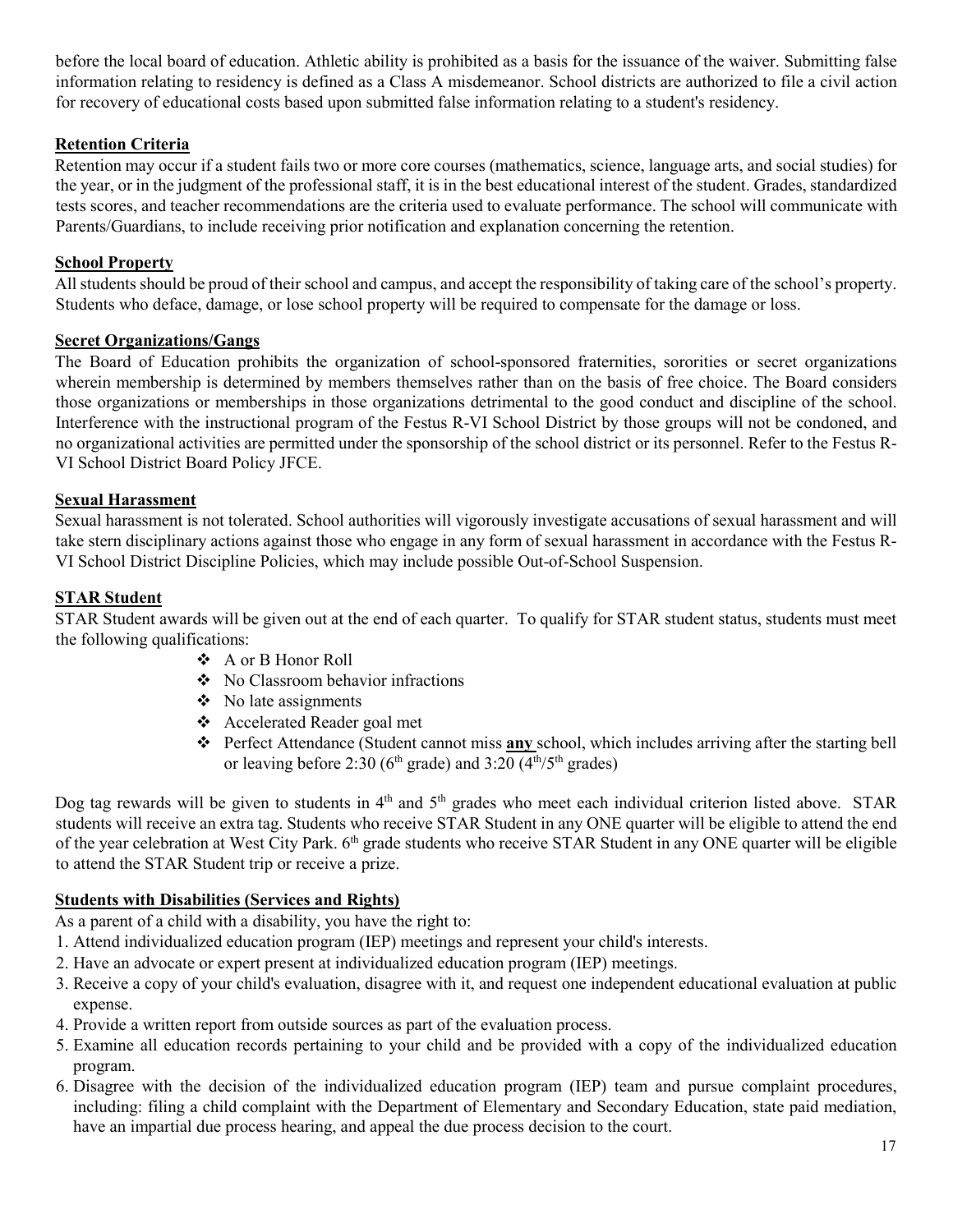- 7. Participate in reviews of the individualized education programs (IEPs) and in any decision to change any aspects of the IEP, as well as receive a written notice of action before a change in your child's educational placement or the provision of a free and appropriate public education.
- 8. Have your child placed in the least restrictive environment and in a general education classroom to the greatest extent appropriate.
- 9. Request an accommodation to provide effective communications if you have limited English Language proficiency.

10. A free appropriate public education for your child with an individualized education program designed to meet your child's unique needs, which may include, but not be limited to, special education and related services, such as assistive technology devices and services; transportation; speech pathology services; audiology services; interpreting services; psychological services, including behavioral interventions; physical therapy; occupational therapy; recreation, including therapeutic recreation; counseling services, including rehabilitation counseling; orientation and mobility services; school health services; school nurse services; social work services; parent counseling and training; and, medical services for diagnostic or evaluation purposes.

This document does not confer any right or a right, beyond those conferred by federal or state law, and is intended for informational purposes only. For additional information, contact the Department of Elementary and Secondary Education, Division of Special Education at (573) 751-0699 or webreplyspeco@dese.mo.gov.

#### **Student Property**

Students are cautioned not to bring valuables to school. Students, **not the school**, are responsible for their personal property. Students should mark their personal belongings with their name and grade. ANY personal item brought to school is the sole responsibility of the student.

Cameras, radios, laser lights, trading cards, or ANY other items that may cause a distraction or harm, **are not** permitted in school. Electronics will only be allowed if approved by the student's teacher or administration. Items that interfere with classroom instruction may be confiscated by the teacher or administration. If behavior continues, parents may be asked to make arrangements to pick these items up from the office.

Students are not permitted to buy or sell items at school unless it is a school-sponsored fundraiser. This includes any small item you may want to sell to a friend. Trading of items will not be permitted.

Students are asked not to bring skateboards to school. If they choose to do so they will need to keep the skateboard in the bike rack provided in front of the building.

Tablets are permitted at school. They are the student's responsibility, not the schools. Students must use them appropriately or will face consequences.

#### **Suicide Awareness and Prevention**

Suicide is a leading cause of death among youths in Missouri and is a public health concern impacting all Missouri citizens. The Festus R-VI School District is committed to maintaining a safe environment to protect the health, safety and welfare of students. For additional information refer to Board Policy JHDF. Services available to assist are as follows: *National Suicide Prevention Lifeline- 1-800-273-8255* 

*Chad's Coalition for Mental Health- 1-314-952-2046 Mercy Behavioral Health Services- 1-636-933-1211* 

#### **Tardy to Class**

Students will be tardy if they are not in their classroom prior to the tardy bell (7:45 a.m.-6<sup>th</sup> grade and 8:45 a.m. 4<sup>th</sup>  $\&$  5<sup>th</sup> grade). Tardy students will sign in at the office and receive a tardy slip to take to the teacher. Students are considered tardy 7:45 a.m. to 8:00 a.m. for 6th grade and 8:45 a.m. to 9:00 a.m. for 4th & 5th. After 8:00 a.m. for 6th and 9:00 a.m. for 4th &  $5<sup>th</sup>$  grades, students will be considered "late". After 9:00 a.m. for 6<sup>th</sup> grade and 10:00 a.m. for 4<sup>th</sup> and  $5<sup>th</sup>$  grade students will be considered absent.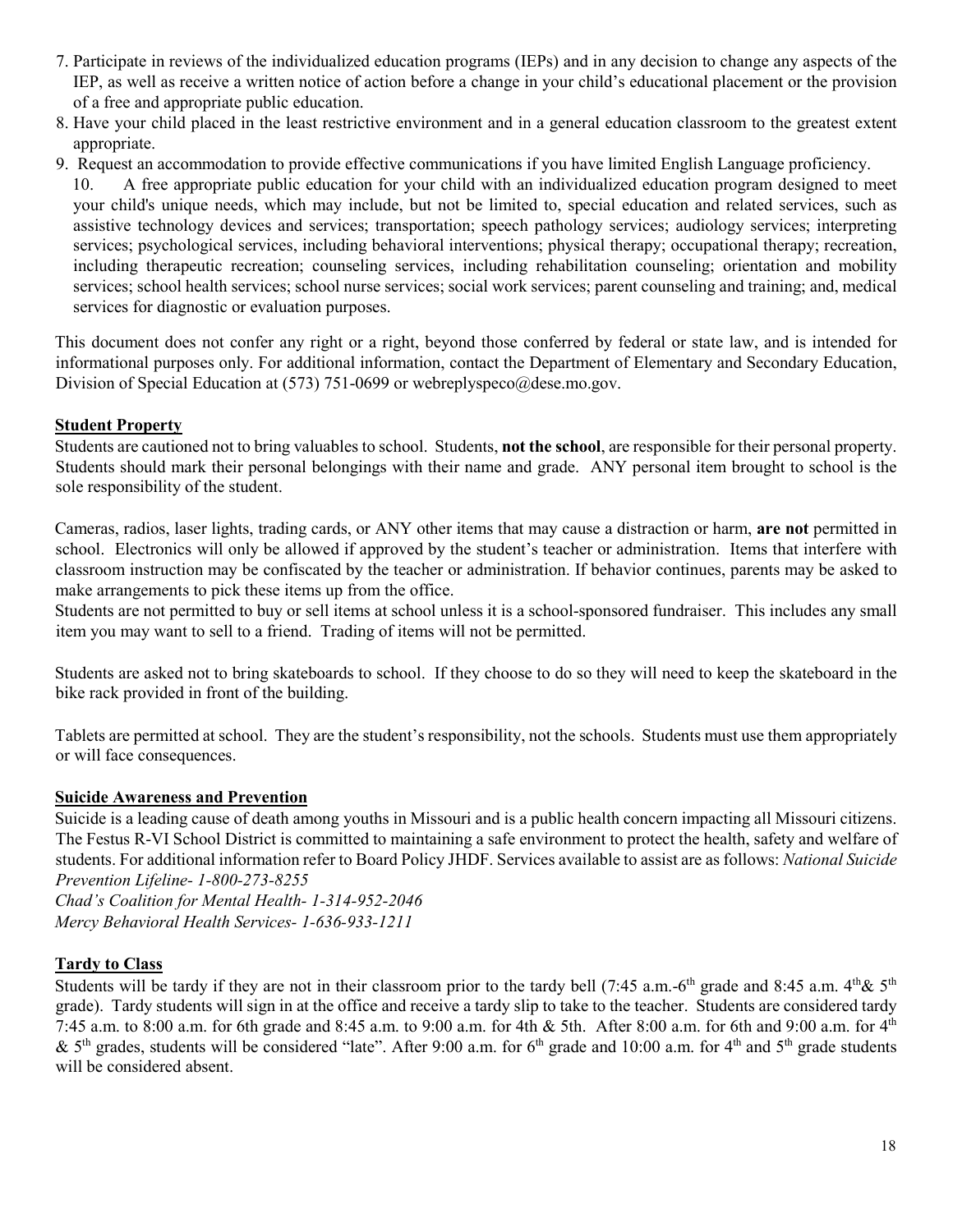If a student arrives after 8:00 ( $6<sup>th</sup>$ ) or 9:00 ( $4<sup>th</sup>/5<sup>th</sup>$ ) they will be considered "Late". If a student accumulates multiple "Lates" in a quarter, consequences (Lunch Detention, Before/After School Detention, Saturday School) may be given by administration. Please keep in mind time changes for "late start Wednesday."

Tardiness due to the failure of a bus to make its regular run will not be counted against attendance. Tardiness due to individual transportation problems will be recorded and will affect attendance records.

If you are tardy as a result of a medical appointment, you must bring in verification of the appointment to have the tardy excused.

#### **Technology/Acceptable Use Policy**

Technology enhances students' educational experiences. The Festus R-VI School District's Acceptable Use Policy (AUP) outlines the use of a technological device in the school setting. This form MUST be completed as part of the on-line registration process before a student can use any technology device in the building. Any violation of the able prohibitions, or any other inappropriate or unlawful use of District-owned or personal devices, may result in a loss of computer access privileges as well as other disciplinary or legal action.

Adherence to the provisions stated within the School Board Usage Policies EHB and EHB-AP is required.

#### **Textbooks/Educational Resources**

Textbooks are issued to students and should be handled with care at all times. Students will be responsible for any of their books and/or educational materials that are lost or damaged. Fines will vary according to book replacement cost. Chromebooks are to be used at school only and are not allowed to leave school premises (applicable for  $4<sup>th</sup>/5<sup>th</sup>$  grades).  $6<sup>th</sup>$ grade students will be allowed to take their device home. Students will be issued and responsible for any device which is lost or damaged.

#### **Tobacco/Nicotine Use/Possession**

Tobacco/Nicotine in any form, which includes vaping and juuling, on school premises is prohibited. Possession/attempt to distribute or sell/ or use of tobacco/nicotine in any form on school property will result in the confiscation of the material and the imposition of a penalty in accordance with the policies, rules, and regulations of the school. In all incidents involving tobacco/nicotine, the principal will contact parents.  $5<sup>th</sup>$  graders in violation of this policy will not be allowed to graduate from DARE.

#### **Transfer of Documents (Admission/withdrawal)**

School officials enrolling the pupil must request, within 2 business days, a transfer of documents from all school districts the pupil attended within the previous twelve (12) months. Any school district receiving that request shall respond within five (5) business days of receipt of that request. The request must include the disciplinary records required under this legislation. Transfer of school records is prohibited to persons not employed by the school district or another school district or to any governmental entity other than a school district, juvenile or family court, unless written permission is granted by the parent, guardian or student, if the student is eighteen (18) years of age or older. Violation of this subsection is a Class B misdemeanor and a civil action is authorized based up on a district's failure to comply. The State Board of Education is authorized to establish rules relating to the enforcement of this section.

# **Truancy**

Students absent from school without parent or guardian knowledge and consent will be considered truant. This includes any student who leaves school without written permission once they arrive in the morning. Truancy is a safety concern and will result in disciplinary action. Festus Intermediate does participate in the Jefferson County Attendance program. Students may be referred to this program if they accumulate more than 10 unexcused absences per semester.

# **Virtual Education**

Senate Bill 603 (2018) and House Bill 1606 (2018) created new requirements for local school districts related to virtual education and access to these courses. The Festus School District has developed a system in order to be in compliance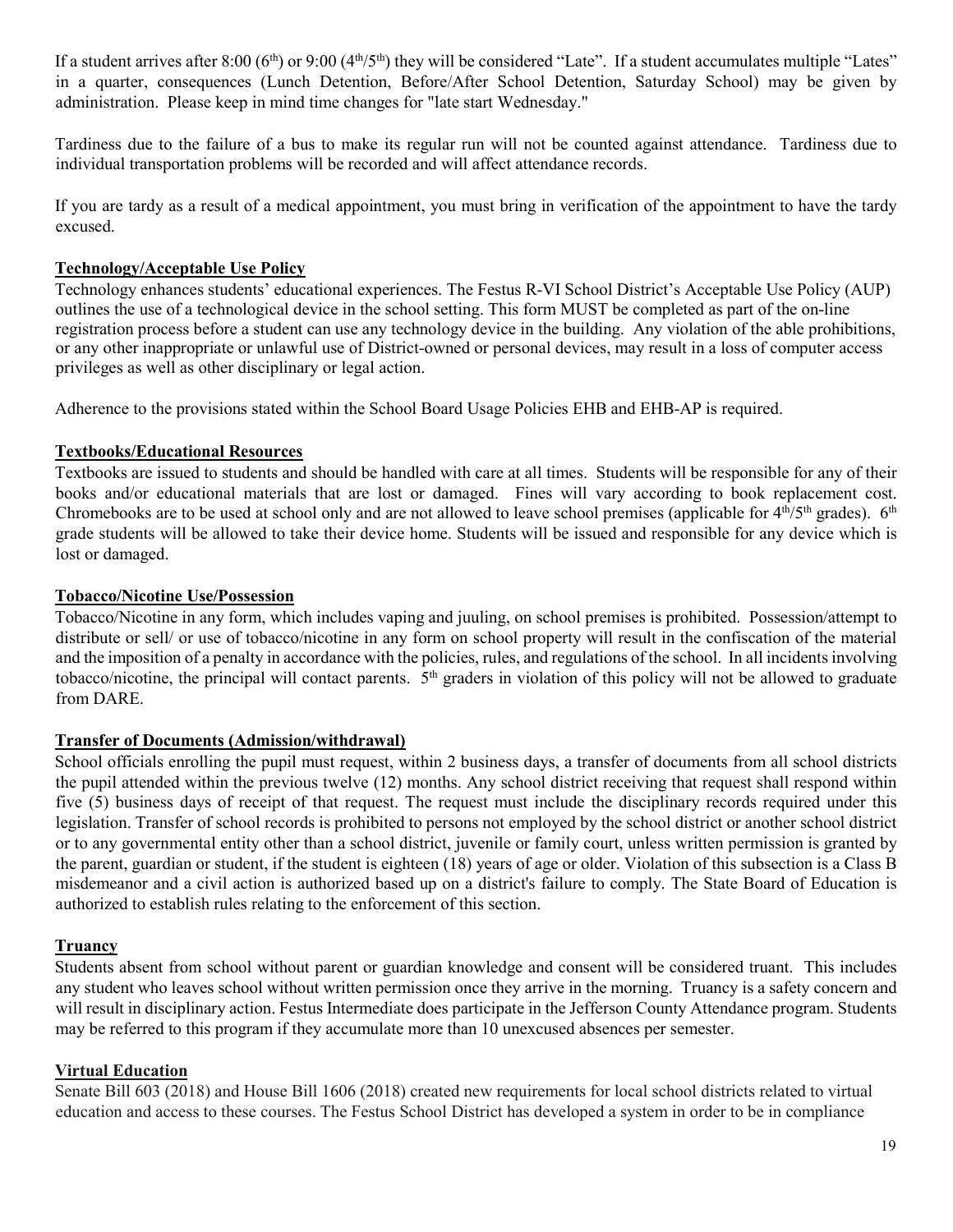with these new laws. Any student in kindergarten through 12th grade enrolled in the Festus School District who was also enrolled as a full-time student the previous semester can opt to take a course virtually through the District-approved provider and/or Missouri Course Access Program (MOCAP). The following policy, IGCD Virtual Course board policy, will help students and families through the process if that is their desired path. Contact your child's school counselor if you have additional questions.

# **Visitors**

We are happy to have people come and visit our school. However, our first priority is the safety of the students. Because of this, we require anyone coming into the building to register with our school visitor management system called "Raptor". Visitors will be required to scan their driver's license or state issued ID which will be screened against the sex offender registry. It will also notify school personnel of any custody orders that are in effect or other situations that are flagged as a security risk. Once registered with Raptor, returning visitors simply scan their ID and print out a visitor's pass upon each visit. This pass allows school personnel to know who is permitted to be in the building. Our staff is trained to look for the visitor badge. Visitors without badges will be escorted to the office to obtain one. We further ask that anyone visiting do so in a manner which respects the learning environment of the building.

# **Volunteers**

We invite and encourage parents to volunteer their time at the school. If you are interested in volunteering, please contact Mr. Kearns at 937-4750 to discuss ways in which your contributions can be most meaningful. Volunteers will be required to pass a background check through our Central Office. Background checks are valid for two school years.

# **Weapons/Firearms**

For the purpose of the Gun Free School Act of 1994, a 'weapon" means a firearm as defined in Section 921 of Title 18 of the United States Code. According to Section 921, the following are included within the definition:

- Any knives, including switchblade, dagger, dirk, stiletto, or bladed hand instrument.
- Any weapon (including a starter gun) which will or is designed to or may readily be converted to expel a projectile by the action of an explosive.
- The frame or receiver of any weapon described above.
- Any firearm muffler or firearm silencer.

 Any destructive device which is customarily used for attack or defense against another person including Pepper Spray); any instrument or device used to inflict physical injury to another person.

● The district maintains a gun-free school zone. Guns are not allowed on campus, in district buildings or in district vehicles, except for law enforcement officers. Due to the seriousness of guns in school and the threat of violence, fake or toy guns are not allowed. Because of the possibility of retaliation and further problems, possession of fake or toy guns will be treated as a serious offense and may result in disciplinary action. Again, knives are also not allowed.